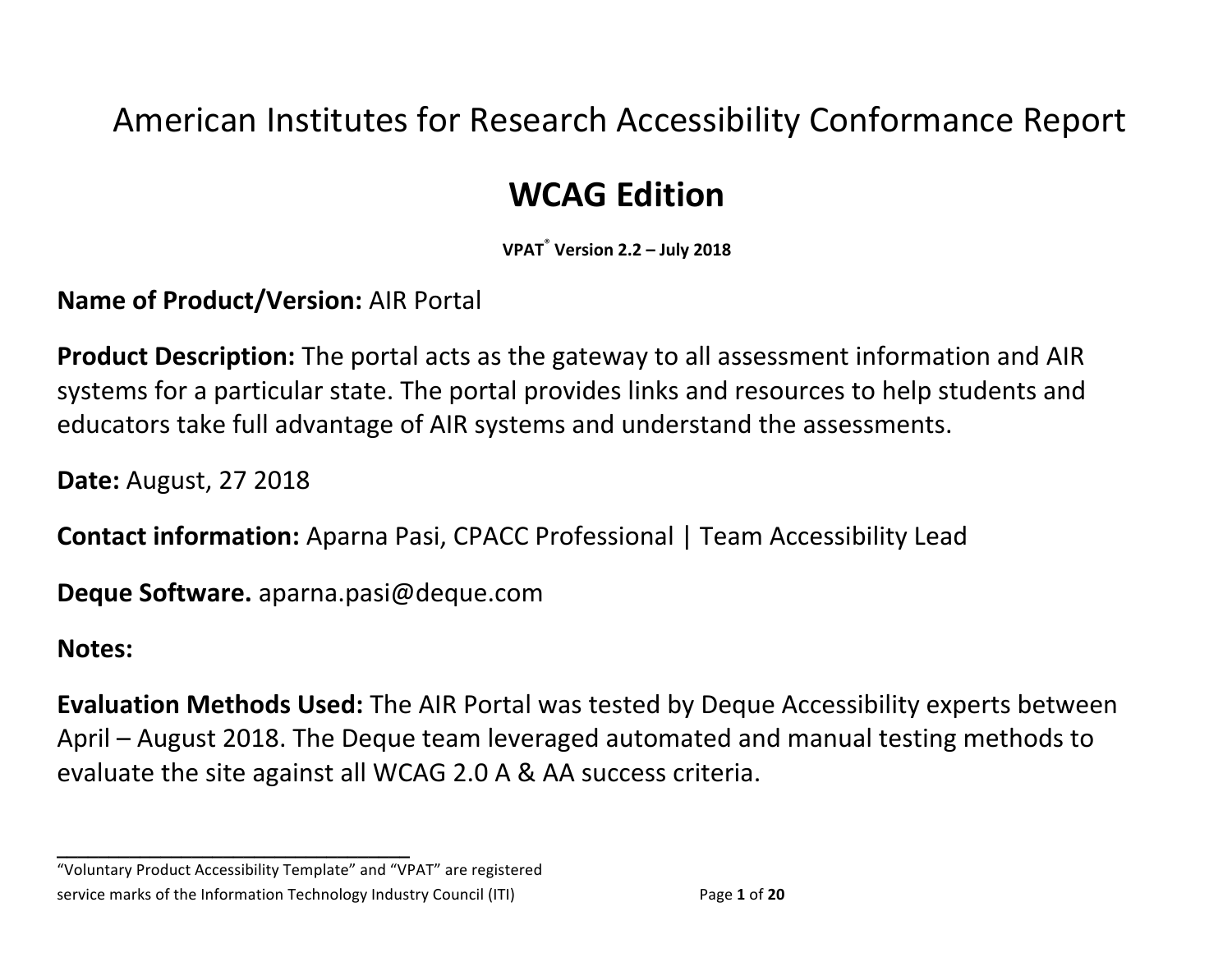### **Applicable Standards/Guidelines**

This report covers the degree of conformance for the following accessibility standard/guidelines:

| <b>Standard/Guideline</b>                                                   | <b>Included In Report</b> |
|-----------------------------------------------------------------------------|---------------------------|
| Web Content Accessibility Guidelines 2.0, at http://www.w3.org/TR/2008/REC- | Level A (Yes)             |
| WCAG20-20081211/                                                            | Level AA (Yes)            |
|                                                                             | Level AAA (No)            |

### **Terms**

The terms used in the Conformance Level information are defined as follows:

- Supports: The functionality of the product has at least one method that meets the criterion without known defects or meets with equivalent facilitation.
- Partially Supports: Some functionality of the product does not meet the criterion.
- Does Not Support: The majority of product functionality does not meet the criterion.
- Not Applicable: The criterion is not relevant to the product.
- Not Evaluated: The product has not been evaluated against the criterion. This can be used only in WCAG 2.0 Level AAA.

### **WCAG 2.0 Report**

Tables 1 and 2 also document conformance with:

- EN 301 549: Chapter 9 Web, Chapter 10 Non-Web documents, Section 11.2.1- Non-Web Software (excluding closed functionality), and Section 11.2.2 - Non-Web Software (closed functionality).
- Revised Section 508: Chapter 5 501.1 Scope, 504.2 Content Creation or Editing, and Chapter 6 602.3 Electronic Support Documentation.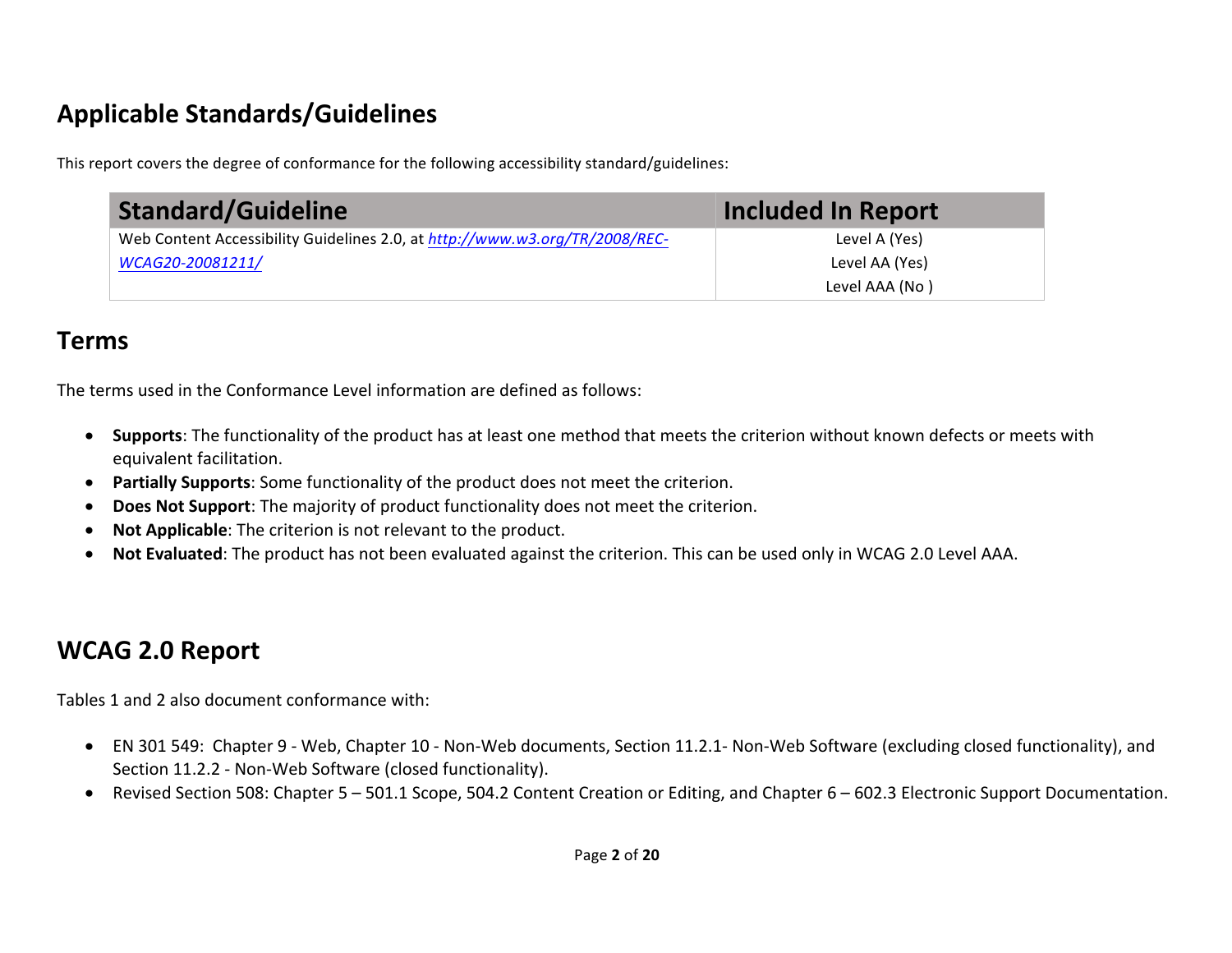Note: When reporting on conformance with the WCAG 2.0 Success Criteria, they are scoped for full pages, complete processes, and accessibilitysupported ways of using technology as documented in the WCAG 2.0 Conformance Requirements.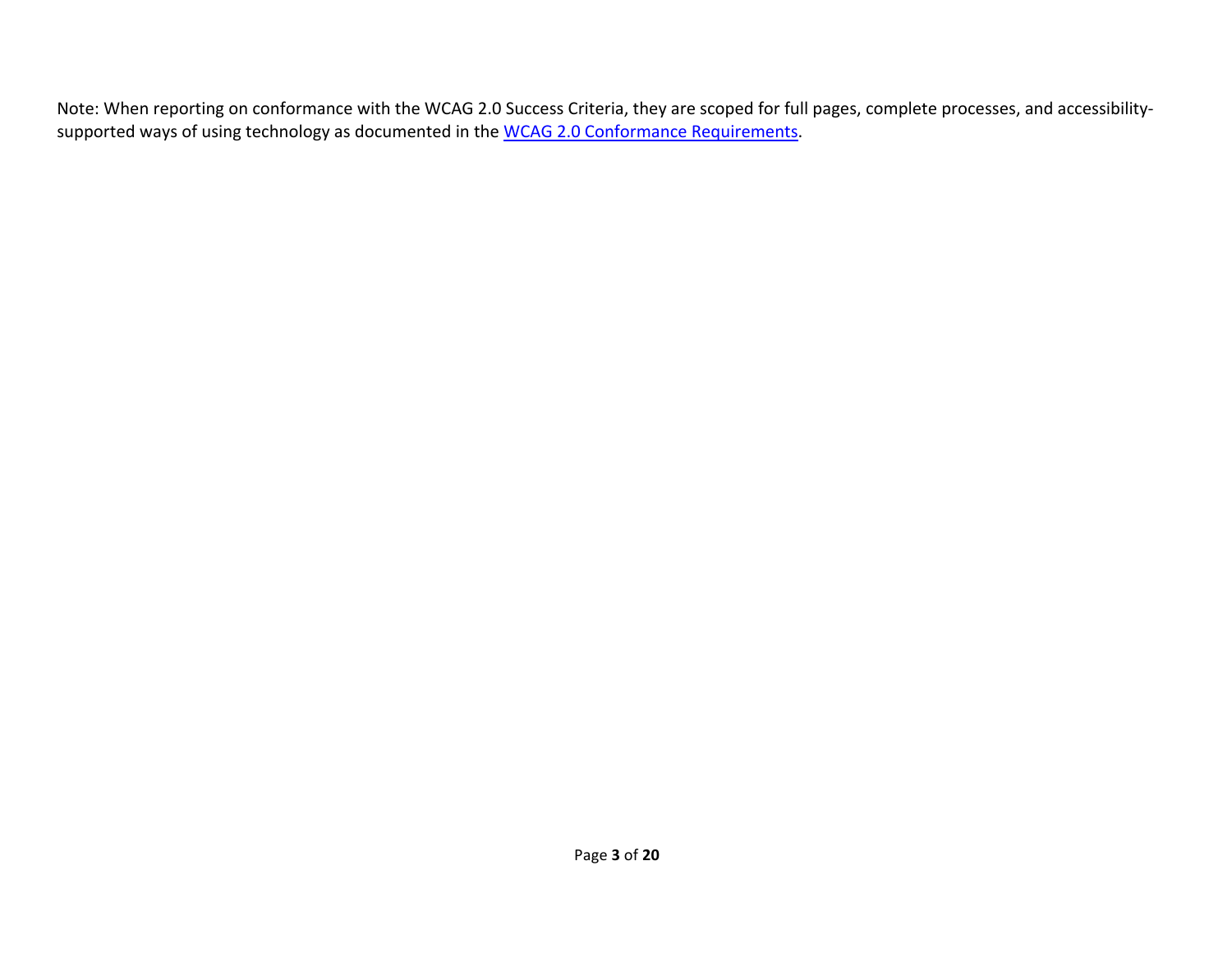#### **Table 1: Success Criteria, Level A**

Notes:

| <b>Criteria</b>                                         | <b>Conformance Level</b> | <b>Remarks and Explanations</b>                               |
|---------------------------------------------------------|--------------------------|---------------------------------------------------------------|
| 1.1.1 Non-text Content (Level A)                        |                          |                                                               |
| Also applies to:                                        |                          |                                                               |
| EN 301 549 Criteria                                     |                          |                                                               |
| $\bullet$ 9.2.1 (Web)                                   |                          |                                                               |
| 10.2.1 (non-web document)                               |                          | This success criteria has been fully met by                   |
| 11.2.1.1 (Software)<br>٠                                |                          |                                                               |
| 11.2.2.1 (Closed Functionality Software)                |                          |                                                               |
| 11.6.2 (Authoring Tool)<br>$\bullet$                    | <b>Supports</b>          | the AIR Portal                                                |
| 12.1.2 (Product Docs)                                   |                          |                                                               |
| 12.2.4 (Support Docs)<br>$\bullet$                      |                          |                                                               |
| <b>Revised Section 508</b>                              |                          |                                                               |
| 501 (Web)(Software)<br>$\bullet$                        |                          |                                                               |
| 504.2 (Authoring Tool)<br>$\bullet$                     |                          |                                                               |
| 602.3 (Support Docs)<br>$\bullet$                       |                          |                                                               |
| 1.2.1 Audio-only and Video-only (Prerecorded) (Level A) |                          |                                                               |
| Also applies to:                                        |                          |                                                               |
| EN 301 549 Criteria                                     |                          |                                                               |
| 9.2.2 (Web)<br>$\bullet$                                |                          |                                                               |
| 10.2.2 (non-web document)<br>$\bullet$                  |                          | This success criteria is not applicable to the<br>Air Portal. |
| 11.2.1.2 (Software)                                     |                          |                                                               |
| 11.2.2.2.1 and 11.2.2.2.2 (Closed Software)             | <b>Not Applicable</b>    |                                                               |
| 11.6.2 (Authoring Tool)<br>$\bullet$                    |                          |                                                               |
| 12.1.2 (Product Docs)                                   |                          |                                                               |
| 12.2.4 (Support Docs)                                   |                          |                                                               |
| <b>Revised Section 508</b>                              |                          |                                                               |
| 501 (Web)(Software)<br>$\bullet$                        |                          |                                                               |
| 504.2 (Authoring Tool)<br>$\bullet$                     |                          |                                                               |
| 602.3 (Support Docs)                                    |                          |                                                               |
| 1.2.2 Captions (Prerecorded) (Level A)                  | Web:                     | Web:                                                          |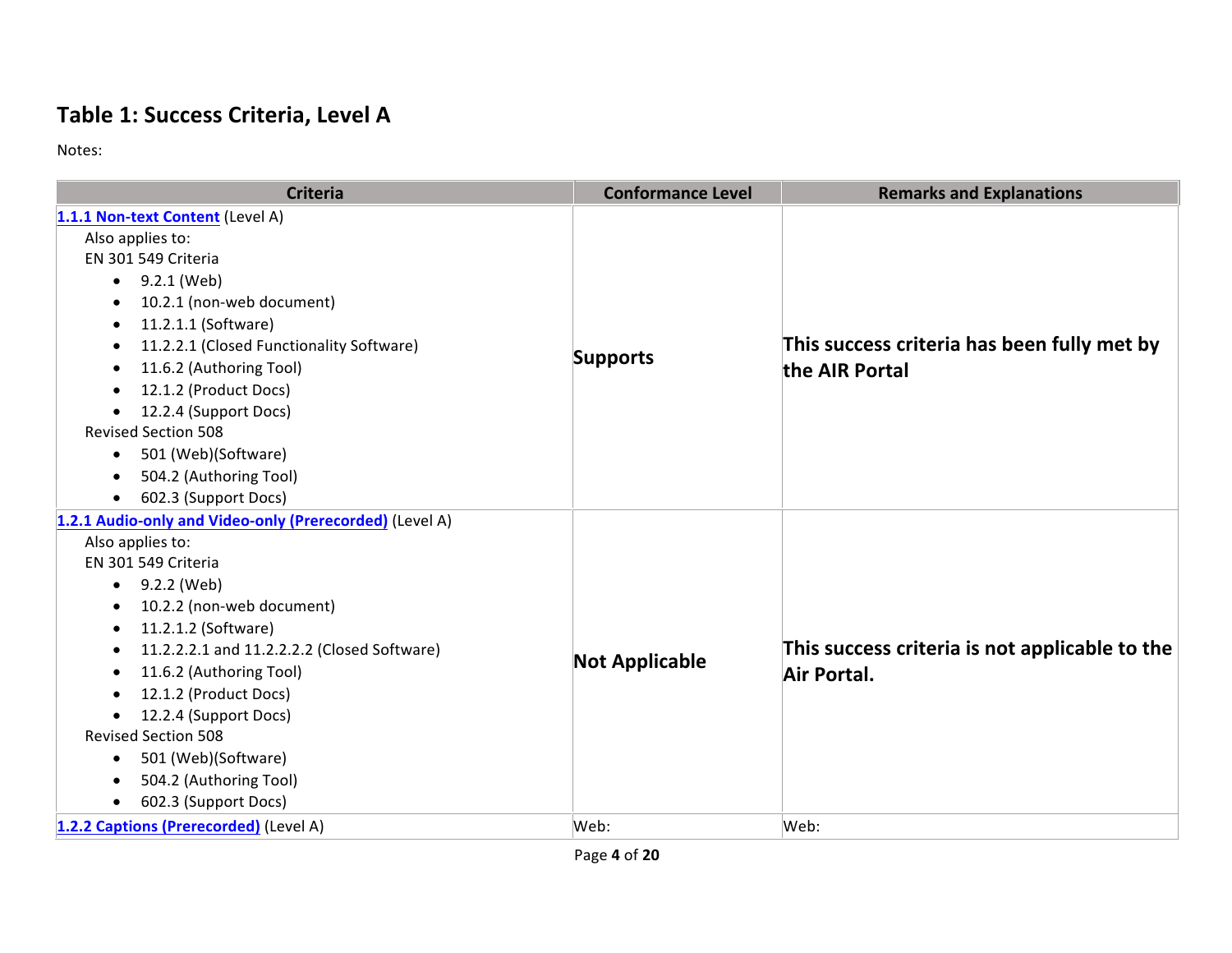| <b>Criteria</b>                                                      | <b>Conformance Level</b> | <b>Remarks and Explanations</b>                               |
|----------------------------------------------------------------------|--------------------------|---------------------------------------------------------------|
| Also applies to:                                                     | <b>Not Applicable</b>    | This success criteria is not applicable to the                |
| EN 301 549 Criteria                                                  |                          | Air Portal.                                                   |
| $-9.2.3$ (Web)                                                       |                          |                                                               |
| 10.2.3 (non-web document)                                            |                          |                                                               |
| 11.2.1.3 (Software)<br>$\bullet$                                     |                          |                                                               |
| 11.2.2.3 (Closed Software) - Does not apply                          |                          |                                                               |
| 11.6.2 (Authoring Tool)                                              |                          |                                                               |
| 12.1.2 (Product Docs)                                                |                          |                                                               |
| 12.2.4 (Support Docs)                                                |                          |                                                               |
| <b>Revised Section 508</b>                                           |                          |                                                               |
| 501 (Web)(Software)<br>$\bullet$                                     |                          |                                                               |
| 504.2 (Authoring Tool)                                               |                          |                                                               |
| 602.3 (Support Docs)                                                 |                          |                                                               |
| 1.2.3 Audio Description or Media Alternative (Prerecorded) (Level A) |                          |                                                               |
| Also applies to:                                                     |                          |                                                               |
| EN 301 549 Criteria                                                  |                          |                                                               |
| $\bullet$ 9.2.4 (Web)                                                |                          |                                                               |
| 10.2.4 (non-web document)                                            |                          |                                                               |
| 11.2.1.4 (Software)                                                  |                          |                                                               |
| 11.2.2.4 (Closed Software)                                           | <b>Not Applicable</b>    | This success criteria is not applicable to the<br>Air Portal. |
| 11.6.2 (Authoring Tool)                                              |                          |                                                               |
| 12.1.2 (Product Docs)<br>$\bullet$                                   |                          |                                                               |
| • 12.2.4 (Support Docs)                                              |                          |                                                               |
| <b>Revised Section 508</b>                                           |                          |                                                               |
| 501 (Web)(Software)<br>$\bullet$                                     |                          |                                                               |
| 504.2 (Authoring Tool)                                               |                          |                                                               |
| 602.3 (Support Docs)                                                 |                          |                                                               |
| 1.3.1 Info and Relationships (Level A)                               |                          |                                                               |
| Also applies to:                                                     |                          |                                                               |
| EN 301 549 Criteria                                                  | <b>Supports</b>          | This success criteria has been fully met by                   |
| 9.2.7 (Web)                                                          |                          | the AIR Portal                                                |
| 10.2.7 (non-web document)                                            |                          |                                                               |
| 11.2.1.7 (Software)<br>$\bullet$                                     |                          |                                                               |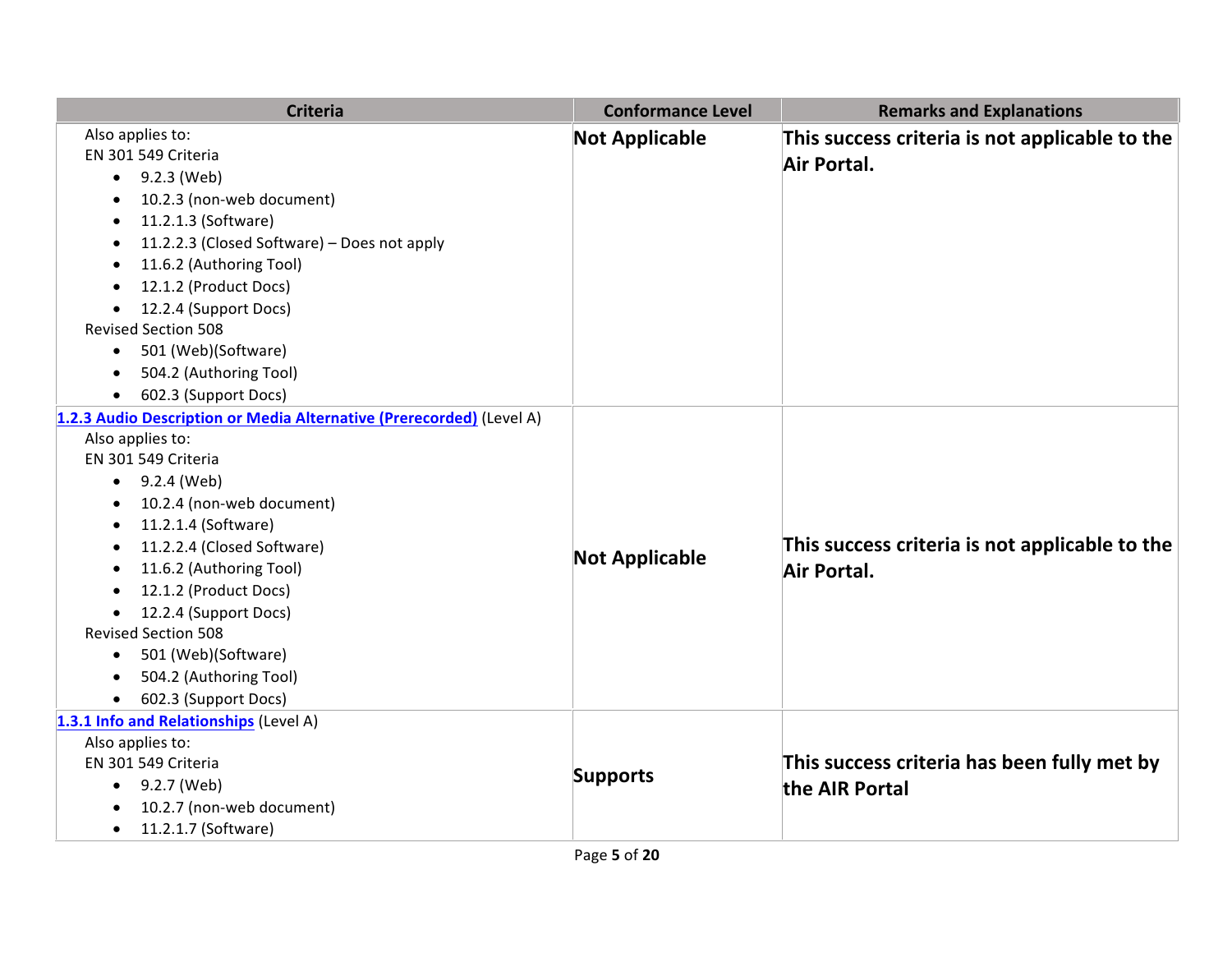| <b>Criteria</b>                                          | <b>Conformance Level</b> | <b>Remarks and Explanations</b>                |
|----------------------------------------------------------|--------------------------|------------------------------------------------|
| 11.2.2.7 (Closed Software) - Does not apply<br>$\bullet$ |                          |                                                |
| 11.6.2 (Authoring Tool)                                  |                          |                                                |
| 12.1.2 (Product Docs)<br>$\bullet$                       |                          |                                                |
| 12.2.4 (Support Docs)<br>$\bullet$                       |                          |                                                |
| <b>Revised Section 508</b>                               |                          |                                                |
| 501 (Web)(Software)<br>$\bullet$                         |                          |                                                |
| 504.2 (Authoring Tool)<br>$\bullet$                      |                          |                                                |
| 602.3 (Support Docs)<br>$\bullet$                        |                          |                                                |
| 1.3.2 Meaningful Sequence (Level A)                      |                          |                                                |
| Also applies to:                                         |                          |                                                |
| EN 301 549 Criteria                                      |                          |                                                |
| 9.2.8 (Web)<br>$\bullet$                                 |                          |                                                |
| 10.2.8 (non-web document)                                |                          |                                                |
| 11.2.1.8 (Software)<br>$\bullet$                         |                          |                                                |
| 11.2.2.8 (Closed Software) - Does not apply<br>$\bullet$ |                          | This success criteria has been fully met by    |
| 11.6.2 (Authoring Tool)<br>$\bullet$                     | <b>Supports</b>          | the AIR Portal                                 |
| 12.1.2 (Product Docs)                                    |                          |                                                |
| 12.2.4 (Support Docs)<br>$\bullet$                       |                          |                                                |
| <b>Revised Section 508</b>                               |                          |                                                |
| 501 (Web)(Software)<br>$\bullet$                         |                          |                                                |
| 504.2 (Authoring Tool)<br>$\bullet$                      |                          |                                                |
| 602.3 (Support Docs)<br>$\bullet$                        |                          |                                                |
| 1.3.3 Sensory Characteristics (Level A)                  |                          |                                                |
| Also applies to:                                         |                          |                                                |
| EN 301 549 Criteria                                      |                          |                                                |
| 9.2.9 (Web)<br>$\bullet$                                 |                          |                                                |
| 10.2.9 (non-web document)<br>$\bullet$                   |                          | This success criteria is not applicable to the |
| 11.2.1.9 (Software)<br>$\bullet$                         | <b>Not Applicable</b>    | Air Portal.                                    |
| 11.2.2.9 (Closed Software) - Does not apply<br>$\bullet$ |                          |                                                |
| 11.6.2 (Authoring Tool)                                  |                          |                                                |
| 12.1.2 (Product Docs)                                    |                          |                                                |
| 12.2.4 (Support Docs)<br>$\bullet$                       |                          |                                                |
| <b>Revised Section 508</b>                               |                          |                                                |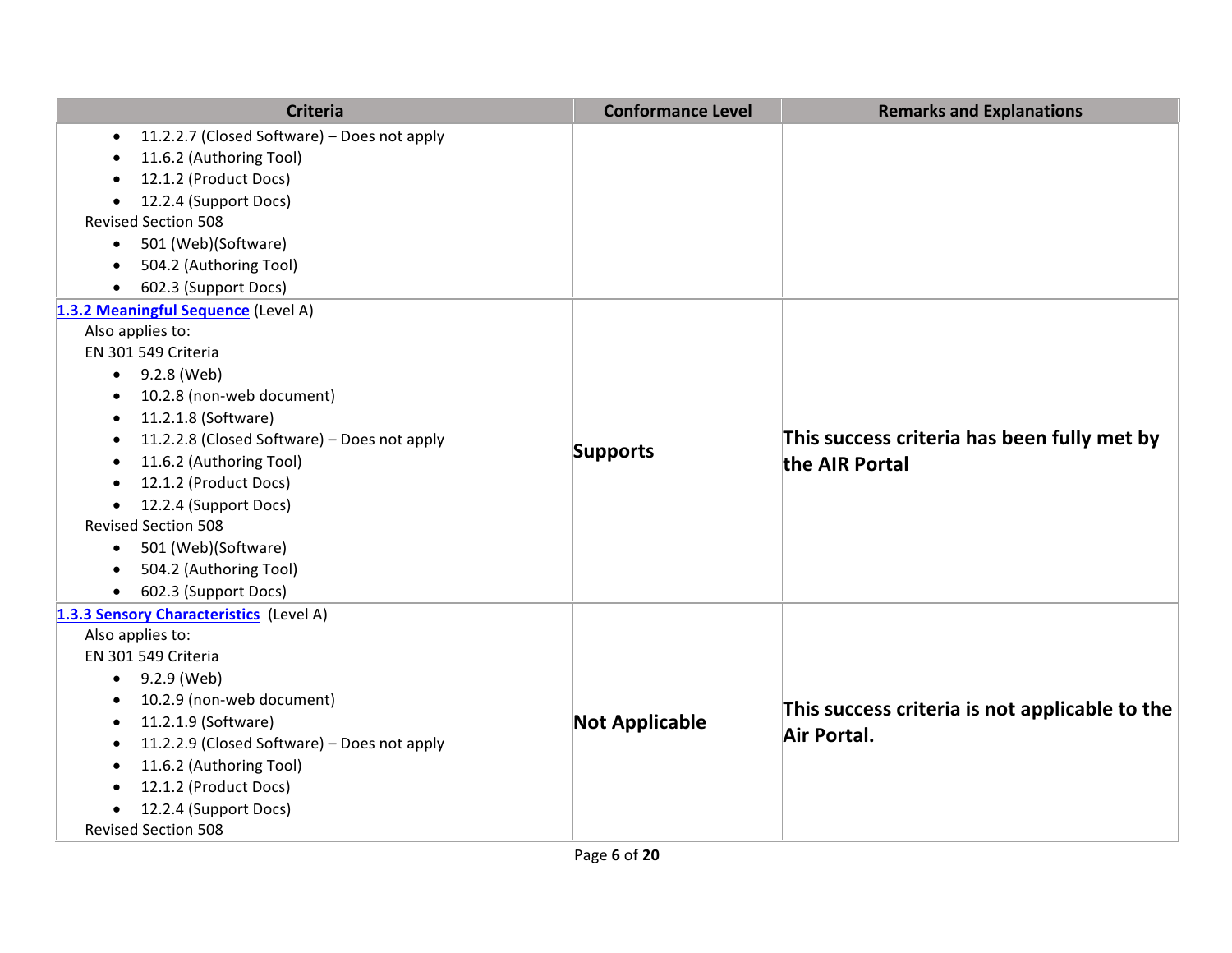| <b>Criteria</b>                                           | <b>Conformance Level</b> | <b>Remarks and Explanations</b>                |
|-----------------------------------------------------------|--------------------------|------------------------------------------------|
| 501 (Web)(Software)<br>$\bullet$                          |                          |                                                |
| 504.2 (Authoring Tool)                                    |                          |                                                |
| 602.3 (Support Docs)<br>$\bullet$                         |                          |                                                |
| 1.4.1 Use of Color (Level A)                              |                          |                                                |
| Also applies to:                                          |                          |                                                |
| EN 301 549 Criteria                                       |                          |                                                |
| $\bullet$ 9.2.10 (Web)                                    |                          |                                                |
| 10.2.10 (non-web document)<br>$\bullet$                   |                          |                                                |
| 11.2.1.10 (Software)<br>$\bullet$                         |                          |                                                |
| 11.2.2.10 (Closed Software) - Does not apply<br>٠         |                          | This success criteria has been fully met by    |
| 11.6.2 (Authoring Tool)<br>$\bullet$                      | <b>Supports</b>          | the AIR Portal                                 |
| 12.1.2 (Product Docs)<br>$\bullet$                        |                          |                                                |
| 12.2.4 (Support Docs)<br>$\bullet$                        |                          |                                                |
| <b>Revised Section 508</b>                                |                          |                                                |
| 501 (Web)(Software)<br>$\bullet$                          |                          |                                                |
| 504.2 (Authoring Tool)<br>$\bullet$                       |                          |                                                |
| 602.3 (Support Docs)<br>$\bullet$                         |                          |                                                |
| 1.4.2 Audio Control (Level A)                             |                          |                                                |
| Also applies to:                                          |                          |                                                |
| EN 301 549 Criteria                                       |                          |                                                |
| $\bullet$ 9.2.11 (Web)                                    |                          |                                                |
| 10.2.11 (non-web document)<br>$\bullet$                   |                          |                                                |
| 11.2.1.11 (Software)<br>$\bullet$                         |                          |                                                |
| 11.2.2.11 (Closed Software) - Does not apply<br>$\bullet$ | <b>Not Applicable</b>    | This success criteria is not applicable to the |
| 11.6.2 (Authoring Tool)<br>$\bullet$                      |                          | Air Portal.                                    |
| 12.1.2 (Product Docs)<br>$\bullet$                        |                          |                                                |
| 12.2.4 (Support Docs)<br>$\bullet$                        |                          |                                                |
| <b>Revised Section 508</b>                                |                          |                                                |
| 501 (Web)(Software)<br>$\bullet$                          |                          |                                                |
| 504.2 (Authoring Tool)<br>$\bullet$                       |                          |                                                |
| 602.3 (Support Docs)<br>$\bullet$                         |                          |                                                |
|                                                           |                          |                                                |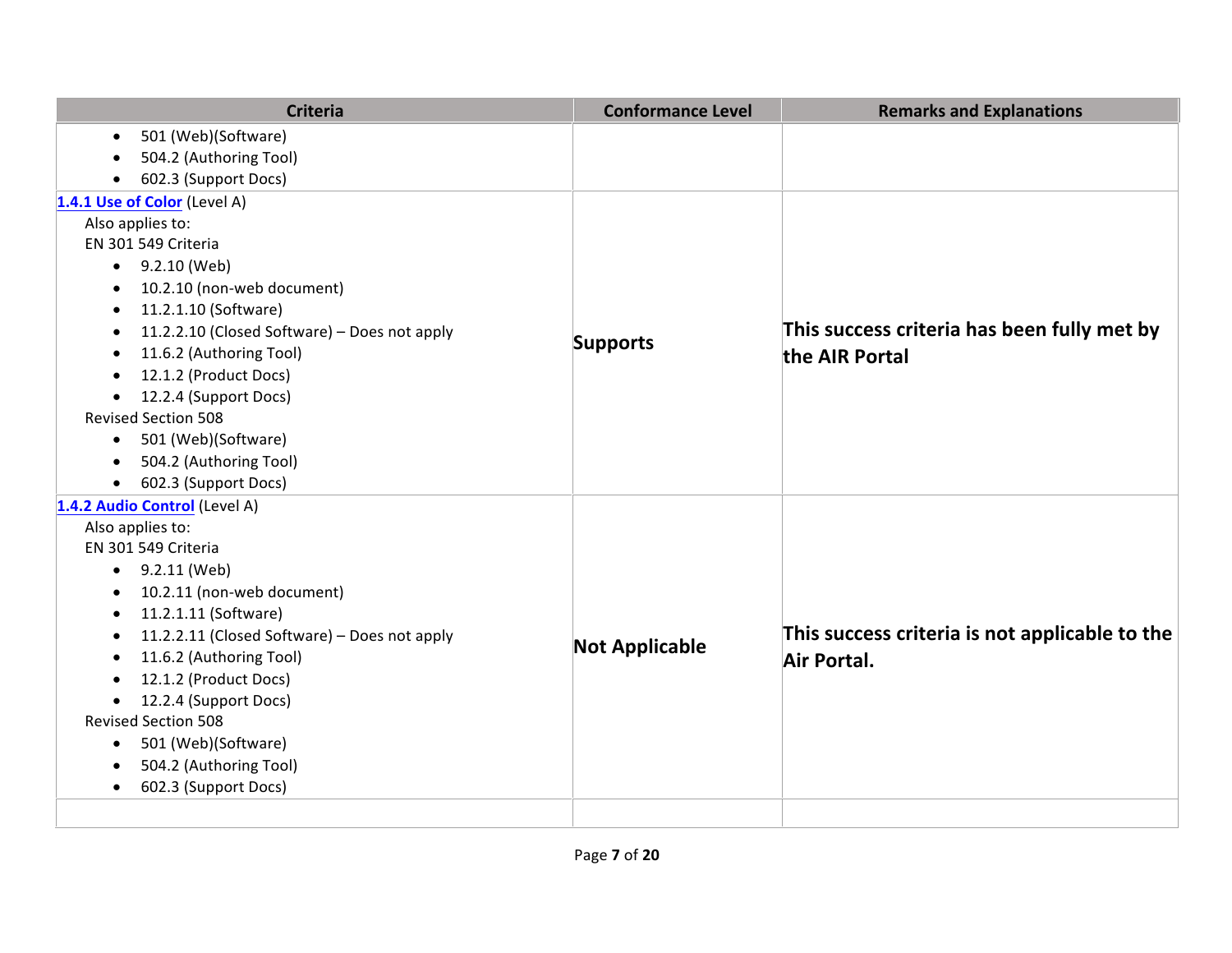| <b>Criteria</b>                              | <b>Conformance Level</b> | <b>Remarks and Explanations</b>                               |
|----------------------------------------------|--------------------------|---------------------------------------------------------------|
| 2.1.1 Keyboard (Level A)                     |                          | On the Important Dates Page, Deque has                        |
| Also applies to:                             |                          | verified a work around that it is working as                  |
| EN 301 549 Criteria                          |                          |                                                               |
| 9.2.15 (Web)<br>$\bullet$                    | <b>Supports with</b>     | expected for screen reader users.                             |
| 10.2.15 (non-web document)                   | <b>Exception</b>         | In addition, the general functionality of the                 |
| 11.2.1.15 (Software)<br>$\bullet$            |                          | Calendar(grid) button is still available for                  |
| 11.2.2.15 (Closed Software)                  |                          | keyboard only users.                                          |
| 11.6.2 (Authoring Tool)                      |                          | For this reason, Deque is attesting to the                    |
| 12.1.2 (Product Docs)                        |                          |                                                               |
| 12.2.4 (Support Docs)                        |                          | conformance of the page with an                               |
| <b>Revised Section 508</b>                   |                          | acceptable exception.                                         |
| 501 (Web)(Software)<br>$\bullet$             |                          |                                                               |
| 504.2 (Authoring Tool)                       |                          |                                                               |
| 602.3 (Support Docs)                         |                          |                                                               |
| 2.1.2 No Keyboard Trap (Level A)             |                          |                                                               |
| Also applies to:                             |                          |                                                               |
| EN 301 549 Criteria                          |                          |                                                               |
| $\bullet$ 9.2.16 (Web)                       |                          |                                                               |
| 10.2.16 (non-web document)                   |                          |                                                               |
| 11.2.1.16 (Software)                         |                          | This success criteria has been fully met by<br>the AIR Portal |
| 11.2.2.16 (Closed Software) - Does not apply | <b>Supports</b>          |                                                               |
| 11.6.2 (Authoring Tool)<br>$\bullet$         |                          |                                                               |
| 12.1.2 (Product Docs)                        |                          |                                                               |
| 12.2.4 (Support Docs)                        |                          |                                                               |
| <b>Revised Section 508</b>                   |                          |                                                               |
| 501 (Web)(Software)<br>$\bullet$             |                          |                                                               |
| 504.2 (Authoring Tool)                       |                          |                                                               |
| 602.3 (Support Docs)                         |                          |                                                               |
| 2.2.1 Timing Adjustable (Level A)            |                          |                                                               |
| Also applies to:                             |                          | This success criteria is not applicable to the                |
| EN 301 549 Criteria                          | <b>Not Applicable</b>    | Air Portal.                                                   |
| 9.2.17 (Web)                                 |                          |                                                               |
| 10.2.17 (non-web document)<br>$\bullet$      |                          |                                                               |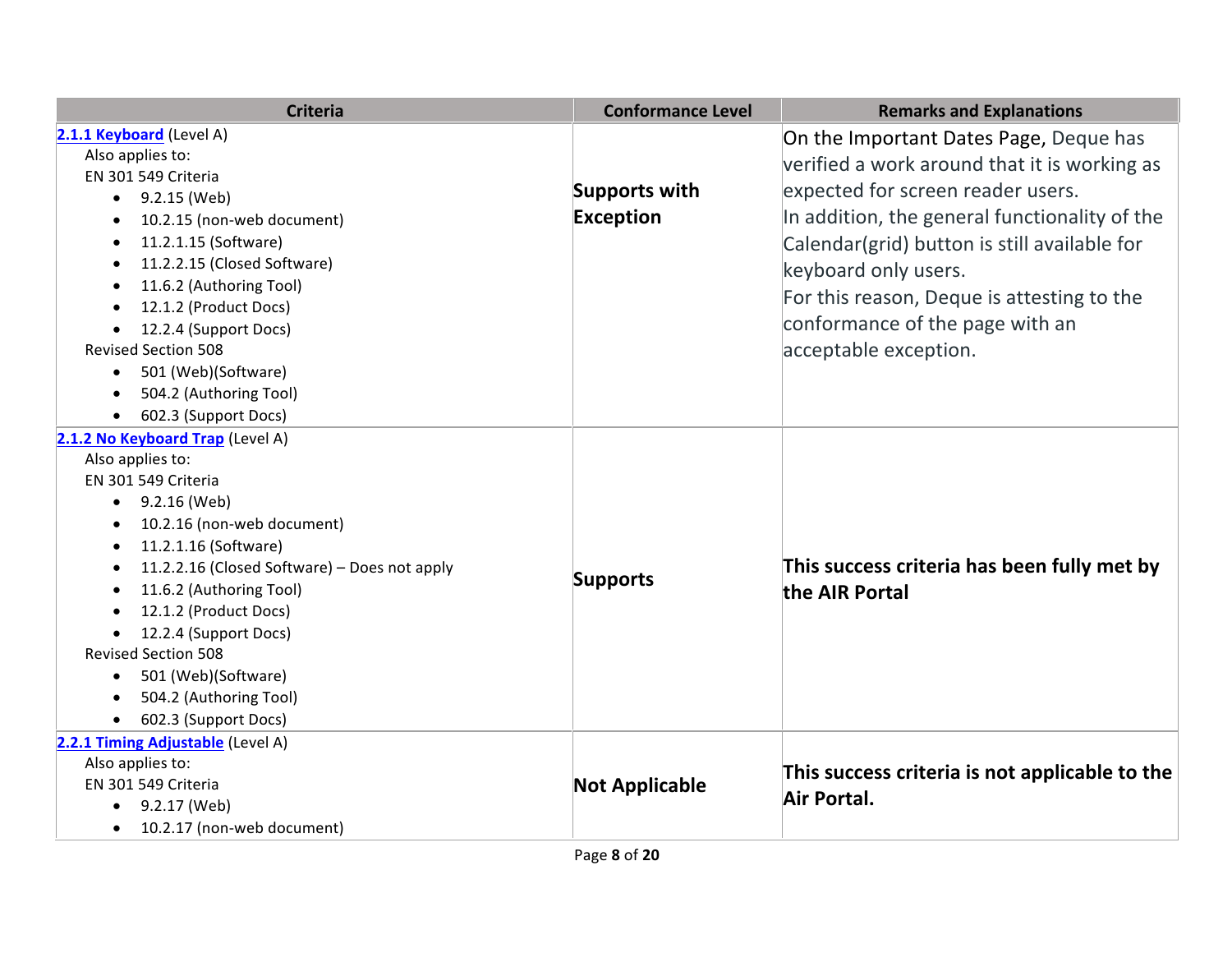| <b>Criteria</b>                                           | <b>Conformance Level</b> | <b>Remarks and Explanations</b>                |
|-----------------------------------------------------------|--------------------------|------------------------------------------------|
| 11.2.1.17 (Software)<br>$\bullet$                         |                          |                                                |
| 11.2.2.17 (Closed Software) - Does not apply<br>$\bullet$ |                          |                                                |
| 11.6.2 (Authoring Tool)                                   |                          |                                                |
| 12.1.2 (Product Docs)<br>$\bullet$                        |                          |                                                |
| 12.2.4 (Support Docs)                                     |                          |                                                |
| <b>Revised Section 508</b>                                |                          |                                                |
| 501 (Web)(Software)<br>$\bullet$                          |                          |                                                |
| 504.2 (Authoring Tool)                                    |                          |                                                |
| 602.3 (Support Docs)<br>$\bullet$                         |                          |                                                |
| 2.2.2 Pause, Stop, Hide (Level A)                         |                          |                                                |
| Also applies to:                                          |                          |                                                |
| EN 301 549 Criteria                                       |                          |                                                |
| 9.2.18 (Web)<br>$\bullet$                                 |                          |                                                |
| 10.2.18 (non-web document)                                |                          |                                                |
| 11.2.1.18 (Software)<br>$\bullet$                         |                          |                                                |
| 11.2.2.18 (Closed Software) - Does not apply<br>$\bullet$ | <b>Not Applicable</b>    | This success criteria is not applicable to the |
| 11.6.2 (Authoring Tool)<br>$\bullet$                      |                          | Air Portal.                                    |
| 12.1.2 (Product Docs)                                     |                          |                                                |
| 12.2.4 (Support Docs)<br>$\bullet$                        |                          |                                                |
| <b>Revised Section 508</b>                                |                          |                                                |
| 501 (Web)(Software)<br>$\bullet$                          |                          |                                                |
| 504.2 (Authoring Tool)<br>$\bullet$                       |                          |                                                |
| 602.3 (Support Docs)<br>$\bullet$                         |                          |                                                |
| 2.3.1 Three Flashes or Below Threshold (Level A)          |                          |                                                |
| Also applies to:                                          |                          |                                                |
| EN 301 549 Criteria                                       |                          |                                                |
| 9.2.19 (Web)<br>$\bullet$                                 |                          |                                                |
| 10.2.19 (non-web document)<br>$\bullet$                   | <b>Not Applicable</b>    | This success criteria is not applicable to the |
| 11.2.1.19 (Software)<br>$\bullet$                         |                          | Air Portal.                                    |
| 11.2.2.19 (Closed Software) - Does not apply<br>$\bullet$ |                          |                                                |
| 11.6.2 (Authoring Tool)                                   |                          |                                                |
| 12.1.2 (Product Docs)                                     |                          |                                                |
| 12.2.4 (Support Docs)<br>$\bullet$                        |                          |                                                |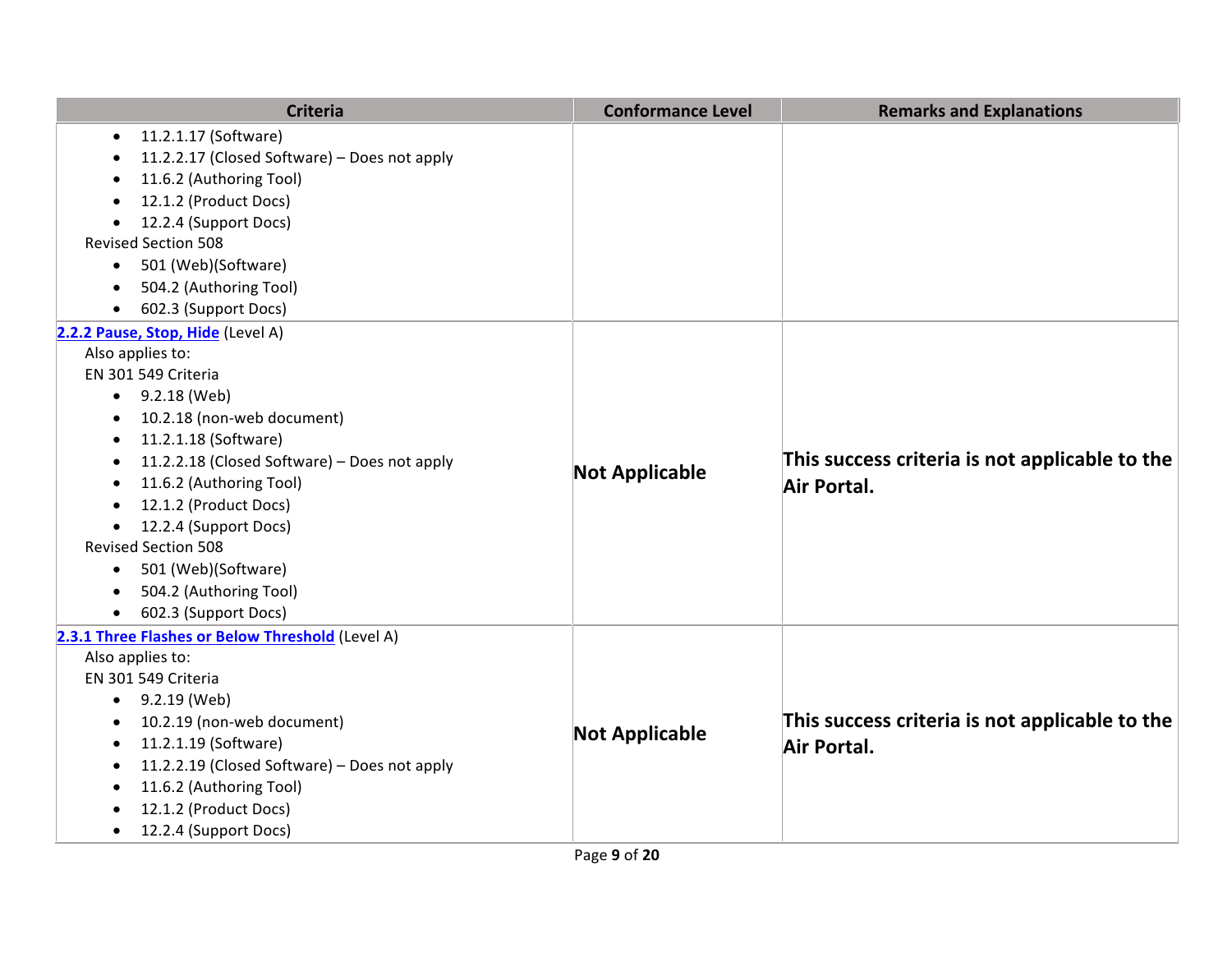| <b>Criteria</b>                                                       | <b>Conformance Level</b> | <b>Remarks and Explanations</b>             |
|-----------------------------------------------------------------------|--------------------------|---------------------------------------------|
| <b>Revised Section 508</b>                                            |                          |                                             |
| 501 (Web)(Software)<br>$\bullet$                                      |                          |                                             |
| 504.2 (Authoring Tool)<br>$\bullet$                                   |                          |                                             |
| 602.3 (Support Docs)<br>$\bullet$                                     |                          |                                             |
| 2.4.1 Bypass Blocks (Level A)                                         |                          |                                             |
| Also applies to:                                                      |                          |                                             |
| EN 301 549 Criteria                                                   |                          |                                             |
| 9.2.20 (Web)<br>$\bullet$                                             |                          |                                             |
| 10.2.20 (non-web document) - Does not apply<br>$\bullet$              |                          |                                             |
| 11.2.1.20 (Software) - Does not apply<br>$\bullet$                    |                          |                                             |
| 11.2.2.20 (Closed Software) - Does not apply<br>$\bullet$             | <b>Supports</b>          | This success criteria has been fully met by |
| 11.6.2 (Authoring Tool)                                               |                          | the AIR Portal                              |
| 12.1.2 (Product Docs)<br>$\bullet$                                    |                          |                                             |
| 12.2.4 (Support Docs)<br>$\bullet$                                    |                          |                                             |
| <b>Revised Section 508</b>                                            |                          |                                             |
| 501 (Web)(Software) - Does not apply to non-web software<br>$\bullet$ |                          |                                             |
| 504.2 (Authoring Tool)<br>$\bullet$                                   |                          |                                             |
| 602.3 (Support Docs) - Does not apply to non-web docs<br>$\bullet$    |                          |                                             |
| 2.4.2 Page Titled (Level A)                                           |                          |                                             |
| Also applies to:                                                      |                          |                                             |
| EN 301 549 Criteria                                                   |                          |                                             |
| 9.2.21 (Web)<br>$\bullet$                                             |                          |                                             |
| 10.2.21 (non-web document)<br>$\bullet$                               |                          |                                             |
| 11.2.1.21 (Software) - Does not apply<br>$\bullet$                    |                          |                                             |
| 11.2.2.21 (Closed Software) - Does not apply<br>$\bullet$             | <b>Supports</b>          | This success criteria has been fully met by |
| 11.6.2 (Authoring Tool)<br>$\bullet$                                  |                          | the AIR Portal                              |
| 12.1.2 (Product Docs)<br>$\bullet$                                    |                          |                                             |
| 12.2.4 (Support Docs)<br>$\bullet$                                    |                          |                                             |
| <b>Revised Section 508</b>                                            |                          |                                             |
| 501 (Web)(Software)<br>$\bullet$                                      |                          |                                             |
| 504.2 (Authoring Tool)<br>$\bullet$                                   |                          |                                             |
| 602.3 (Support Docs)<br>$\bullet$                                     |                          |                                             |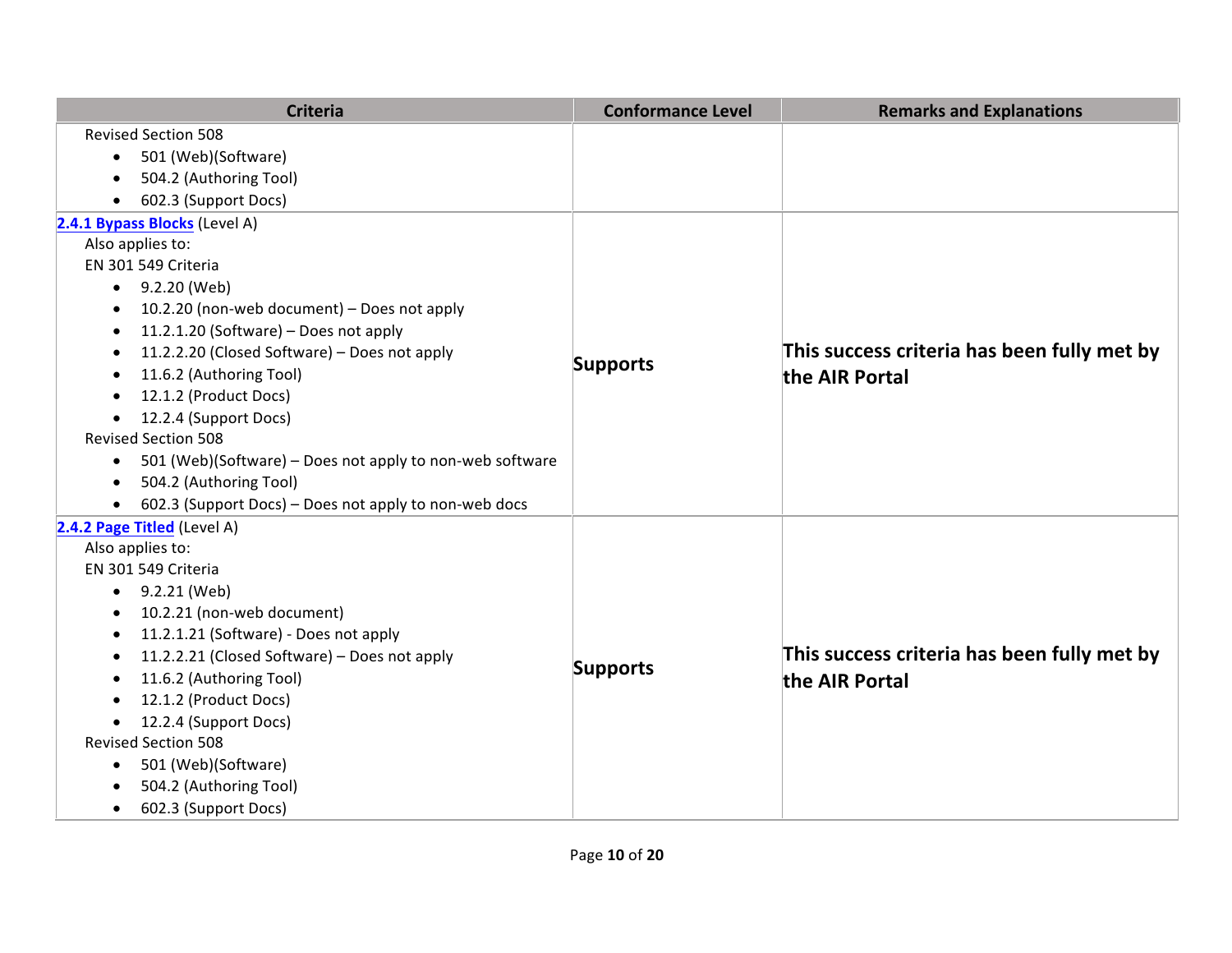| <b>Criteria</b>                                           | <b>Conformance Level</b> | <b>Remarks and Explanations</b>                               |
|-----------------------------------------------------------|--------------------------|---------------------------------------------------------------|
| 2.4.3 Focus Order (Level A)                               |                          |                                                               |
| Also applies to:                                          |                          |                                                               |
| EN 301 549 Criteria                                       |                          |                                                               |
| 9.2.22 (Web)<br>$\bullet$                                 |                          |                                                               |
| 10.2.22 (non-web document)<br>$\bullet$                   |                          |                                                               |
| 11.2.1.22 (Software)<br>$\bullet$                         |                          |                                                               |
| 11.2.2.22 (Closed Software) - Does not apply<br>$\bullet$ |                          | This success criteria has been fully met by                   |
| 11.6.2 (Authoring Tool)                                   | <b>Supports</b>          | the AIR Portal                                                |
| 12.1.2 (Product Docs)<br>$\bullet$                        |                          |                                                               |
| 12.2.4 (Support Docs)<br>$\bullet$                        |                          |                                                               |
| <b>Revised Section 508</b>                                |                          |                                                               |
| 501 (Web)(Software)<br>$\bullet$                          |                          |                                                               |
| 504.2 (Authoring Tool)<br>$\bullet$                       |                          |                                                               |
| 602.3 (Support Docs)                                      |                          |                                                               |
| 2.4.4 Link Purpose (In Context) (Level A)                 |                          |                                                               |
| Also applies to:                                          |                          |                                                               |
| EN 301 549 Criteria                                       |                          |                                                               |
| $\bullet$ 9.2.23 (Web)                                    |                          |                                                               |
| 10.2.23 (non-web document)                                |                          |                                                               |
| 11.2.1.23 (Software)<br>$\bullet$                         |                          |                                                               |
| 11.2.2.23 (Closed Software) - Does not apply<br>$\bullet$ | <b>Supports</b>          | This success criteria has been fully met by<br>the AIR Portal |
| 11.6.2 (Authoring Tool)<br>$\bullet$                      |                          |                                                               |
| 12.1.2 (Product Docs)<br>$\bullet$                        |                          |                                                               |
| 12.2.4 (Support Docs)<br>$\bullet$                        |                          |                                                               |
| <b>Revised Section 508</b>                                |                          |                                                               |
| 501 (Web)(Software)<br>$\bullet$                          |                          |                                                               |
| 504.2 (Authoring Tool)<br>$\bullet$                       |                          |                                                               |
| 602.3 (Support Docs)<br>$\bullet$                         |                          |                                                               |
| 3.1.1 Language of Page (Level A)                          |                          |                                                               |
| Also applies to:                                          |                          | This success criteria has been fully met by                   |
| EN 301 549 Criteria                                       | <b>Supports</b>          | the AIR Portal                                                |
| 9.2.27 (Web)<br>$\bullet$                                 |                          |                                                               |
| 10.2.27 (non-web document)<br>$\bullet$                   |                          |                                                               |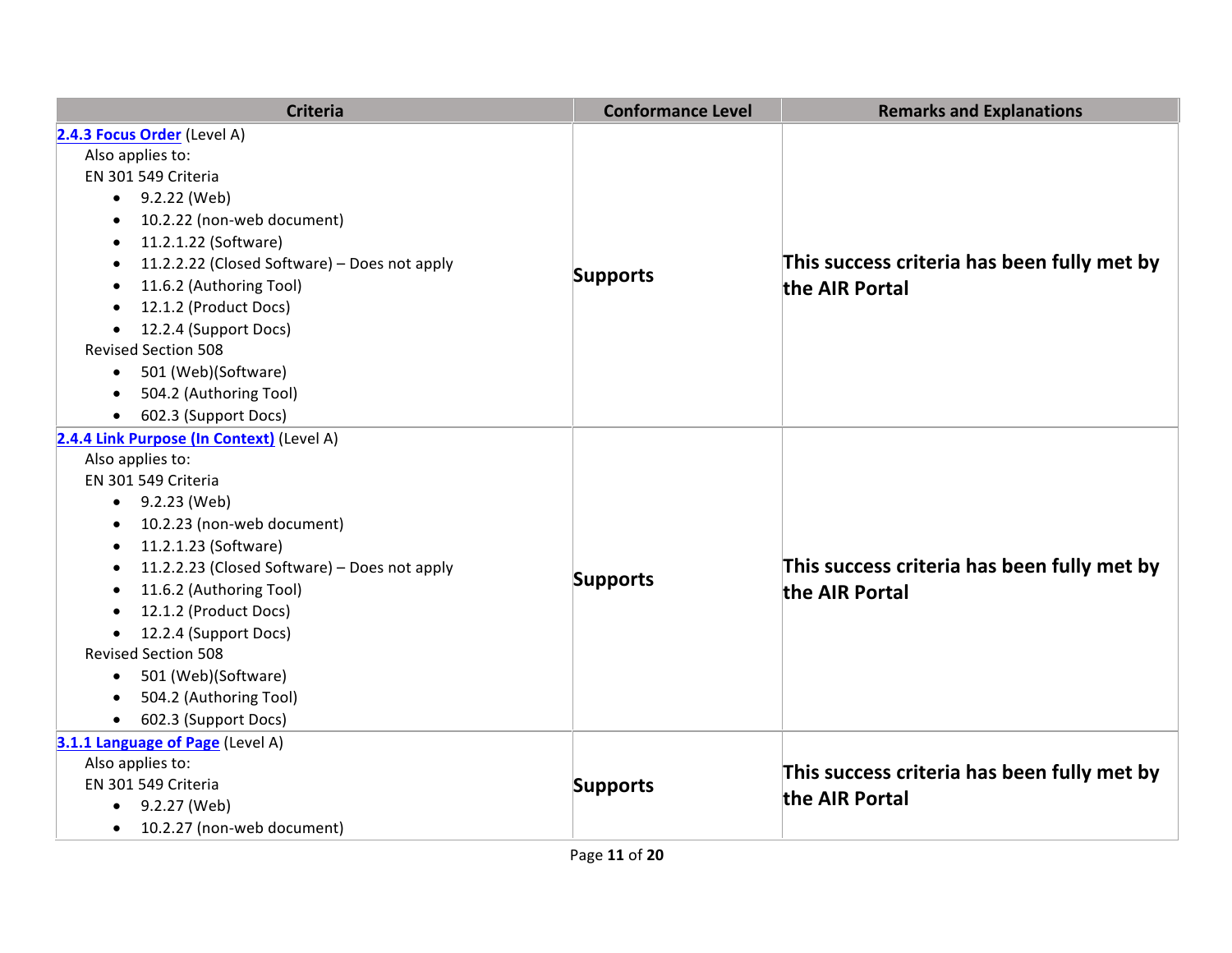| <b>Criteria</b>                                           | <b>Conformance Level</b> | <b>Remarks and Explanations</b>                               |
|-----------------------------------------------------------|--------------------------|---------------------------------------------------------------|
| 11.2.1.27 (Software)<br>$\bullet$                         |                          |                                                               |
| 11.2.2.27 (Closed Software)<br>$\bullet$                  |                          |                                                               |
| 11.6.2 (Authoring Tool)<br>$\bullet$                      |                          |                                                               |
| 12.1.2 (Product Docs)<br>$\bullet$                        |                          |                                                               |
| 12.2.4 (Support Docs)                                     |                          |                                                               |
| <b>Revised Section 508</b>                                |                          |                                                               |
| 501 (Web)(Software)<br>$\bullet$                          |                          |                                                               |
| 504.2 (Authoring Tool)<br>$\bullet$                       |                          |                                                               |
| 602.3 (Support Docs)<br>$\bullet$                         |                          |                                                               |
| 3.2.1 On Focus (Level A)                                  |                          |                                                               |
| Also applies to:                                          |                          |                                                               |
| EN 301 549 Criteria                                       |                          |                                                               |
| 9.2.29 (Web)<br>$\bullet$                                 |                          |                                                               |
| 10.2.29 (non-web document)<br>$\bullet$                   |                          | This success criteria has been fully met by<br>the AIR Portal |
| 11.2.1.29 (Software)<br>$\bullet$                         |                          |                                                               |
| 11.2.2.29 (Closed Software) - Does not apply<br>$\bullet$ | <b>Supports</b>          |                                                               |
| 11.6.2 (Authoring Tool)<br>$\bullet$                      |                          |                                                               |
| 12.1.2 (Product Docs)<br>$\bullet$                        |                          |                                                               |
| 12.2.4 (Support Docs)<br>$\bullet$                        |                          |                                                               |
| <b>Revised Section 508</b>                                |                          |                                                               |
| 501 (Web)(Software)<br>$\bullet$                          |                          |                                                               |
| 504.2 (Authoring Tool)<br>$\bullet$                       |                          |                                                               |
| 602.3 (Support Docs)<br>$\bullet$                         |                          |                                                               |
| 3.2.2 On Input (Level A)                                  |                          |                                                               |
| Also applies to:                                          |                          | This success criteria has been fully met by<br>the AIR Portal |
| EN 301 549 Criteria                                       |                          |                                                               |
| 9.2.30 (Web)<br>$\bullet$                                 |                          |                                                               |
| 10.2.30 (non-web document)<br>$\bullet$                   | <b>Supports</b>          |                                                               |
| 11.2.1.30 (Software)<br>$\bullet$                         |                          |                                                               |
| 11.2.2.30 (Closed Software) - Does not apply<br>$\bullet$ |                          |                                                               |
| 11.6.2 (Authoring Tool)                                   |                          |                                                               |
| 12.1.2 (Product Docs)<br>$\bullet$                        |                          |                                                               |
| 12.2.4 (Support Docs)<br>$\bullet$                        |                          |                                                               |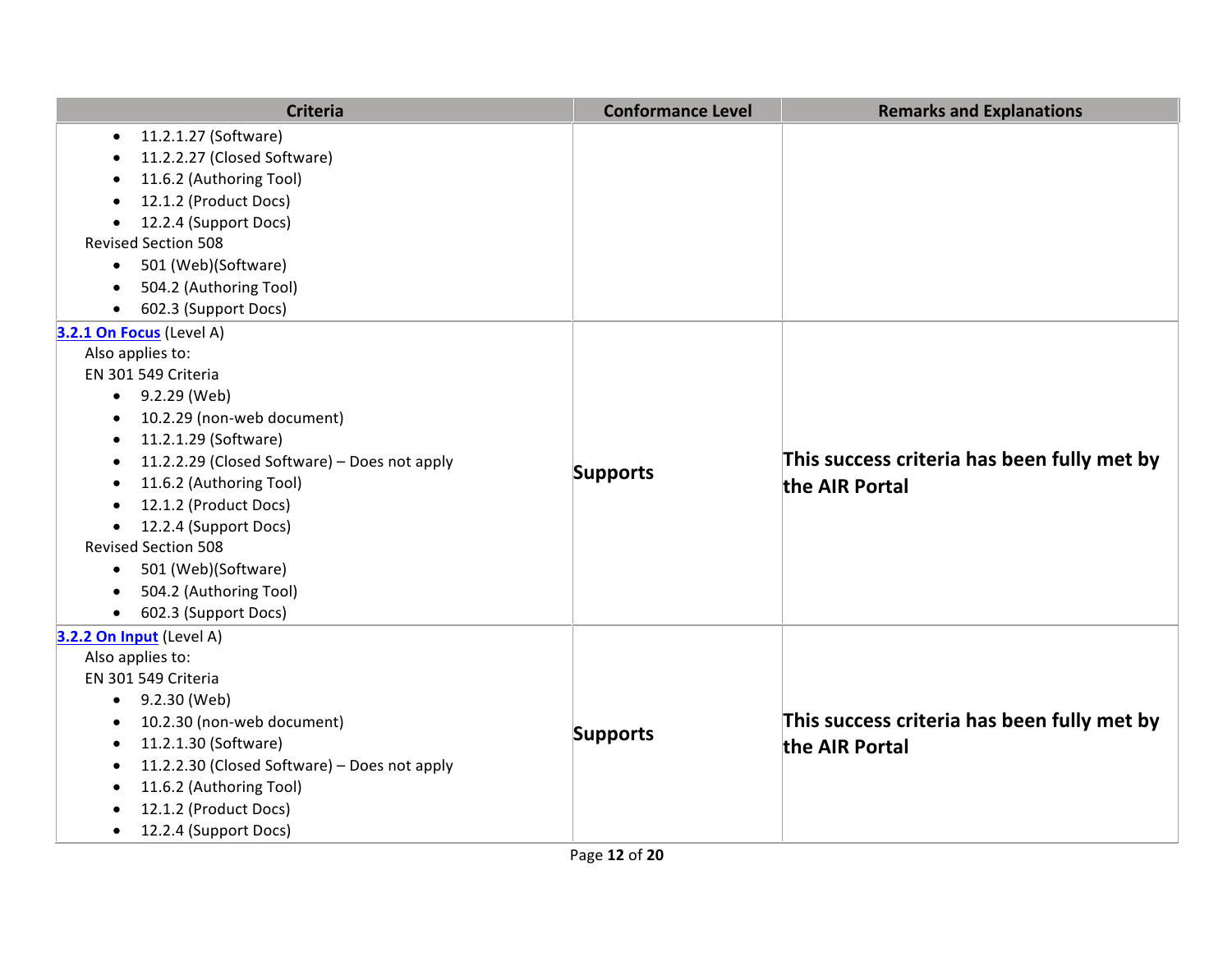| <b>Criteria</b>                                           | <b>Conformance Level</b> | <b>Remarks and Explanations</b>             |
|-----------------------------------------------------------|--------------------------|---------------------------------------------|
| <b>Revised Section 508</b>                                |                          |                                             |
| 501 (Web)(Software)<br>$\bullet$                          |                          |                                             |
| 504.2 (Authoring Tool)<br>$\bullet$                       |                          |                                             |
| 602.3 (Support Docs)<br>$\bullet$                         |                          |                                             |
| 3.3.1 Error Identification (Level A)                      |                          |                                             |
| Also applies to:                                          |                          |                                             |
| EN 301 549 Criteria                                       |                          |                                             |
| 9.2.33 (Web)<br>$\bullet$                                 |                          |                                             |
| 10.2.33 (non-web document)<br>$\bullet$                   |                          |                                             |
| 11.2.1.33 (Software)<br>$\bullet$                         |                          |                                             |
| 11.2.2.33 (Closed Software)<br>$\bullet$                  | <b>Supports</b>          | This success criteria has been fully met by |
| 11.6.2 (Authoring Tool)<br>$\bullet$                      |                          | the AIR Portal                              |
| 12.1.2 (Product Docs)<br>$\bullet$                        |                          |                                             |
| 12.2.4 (Support Docs)<br>$\bullet$                        |                          |                                             |
| <b>Revised Section 508</b>                                |                          |                                             |
| 501 (Web)(Software)<br>$\bullet$                          |                          |                                             |
| 504.2 (Authoring Tool)<br>$\bullet$                       |                          |                                             |
| 602.3 (Support Docs)<br>$\bullet$                         |                          |                                             |
| 3.3.2 Labels or Instructions (Level A)                    |                          |                                             |
| Also applies to:                                          |                          |                                             |
| EN 301 549 Criteria                                       |                          |                                             |
| 9.2.34 (Web)<br>$\bullet$                                 |                          |                                             |
| 10.2.34 (non-web document)<br>$\bullet$                   |                          |                                             |
| 11.2.1.34 (Software)<br>$\bullet$                         |                          |                                             |
| 11.2.2.34 (Closed Software) - Does not apply<br>$\bullet$ | <b>Supports</b>          | This success criteria has been fully met by |
| 11.6.2 (Authoring Tool)<br>$\bullet$                      |                          | the AIR Portal                              |
| 12.1.2 (Product Docs)<br>$\bullet$                        |                          |                                             |
| 12.2.4 (Support Docs)<br>$\bullet$                        |                          |                                             |
| <b>Revised Section 508</b>                                |                          |                                             |
| 501 (Web)(Software)<br>$\bullet$                          |                          |                                             |
| 504.2 (Authoring Tool)<br>$\bullet$                       |                          |                                             |
| 602.3 (Support Docs)<br>$\bullet$                         |                          |                                             |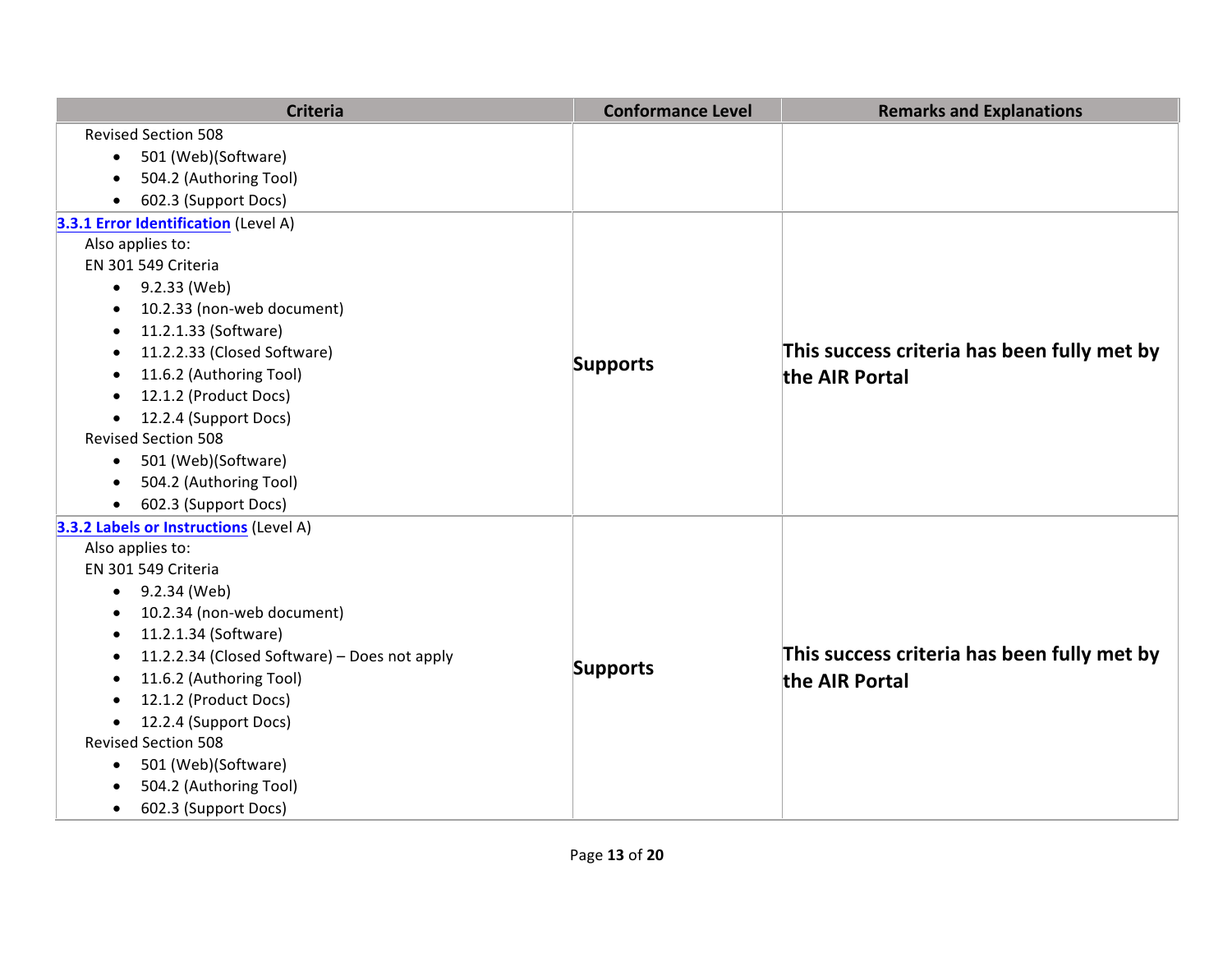| <b>Criteria</b>                                           | <b>Conformance Level</b> | <b>Remarks and Explanations</b>             |
|-----------------------------------------------------------|--------------------------|---------------------------------------------|
| 4.1.1 Parsing (Level A)                                   |                          |                                             |
| Also applies to:                                          |                          |                                             |
| EN 301 549 Criteria                                       |                          |                                             |
| 9.2.37 (Web)<br>$\bullet$                                 |                          |                                             |
| 10.2.37 (non-web document)<br>$\bullet$                   |                          |                                             |
| 11.2.1.37 (Software)<br>$\bullet$                         |                          |                                             |
| 11.2.2.37 (Closed Software) - Does not apply<br>$\bullet$ |                          | This success criteria has been fully met by |
| 11.6.2 (Authoring Tool)<br>$\bullet$                      | <b>Supports</b>          | the AIR Portal                              |
| 12.1.2 (Product Docs)<br>$\bullet$                        |                          |                                             |
| 12.2.4 (Support Docs)<br>$\bullet$                        |                          |                                             |
| <b>Revised Section 508</b>                                |                          |                                             |
| 501 (Web)(Software)<br>$\bullet$                          |                          |                                             |
| 504.2 (Authoring Tool)<br>$\bullet$                       |                          |                                             |
| 602.3 (Support Docs)<br>$\bullet$                         |                          |                                             |
| 4.1.2 Name, Role, Value (Level A)                         |                          |                                             |
| Also applies to:                                          |                          |                                             |
| EN 301 549 Criteria                                       |                          |                                             |
| 9.2.38 (Web)<br>$\bullet$                                 |                          |                                             |
| 10.2.38 (non-web document)<br>$\bullet$                   |                          |                                             |
| 11.2.1.38 (Software)<br>$\bullet$                         |                          |                                             |
| 11.2.2.38 (Closed Software) - Does not apply<br>$\bullet$ | <b>Supports</b>          | This success criteria has been fully met by |
| 11.6.2 (Authoring Tool)<br>$\bullet$                      |                          | the AIR Portal                              |
| 12.1.2 (Product Docs)<br>$\bullet$                        |                          |                                             |
| 12.2.4 (Support Docs)<br>$\bullet$                        |                          |                                             |
| <b>Revised Section 508</b>                                |                          |                                             |
| 501 (Web)(Software)<br>$\bullet$                          |                          |                                             |
| 504.2 (Authoring Tool)<br>$\bullet$                       |                          |                                             |
| 602.3 (Support Docs)<br>$\bullet$                         |                          |                                             |

#### **Table 2: Success Criteria, Level AA**

Notes: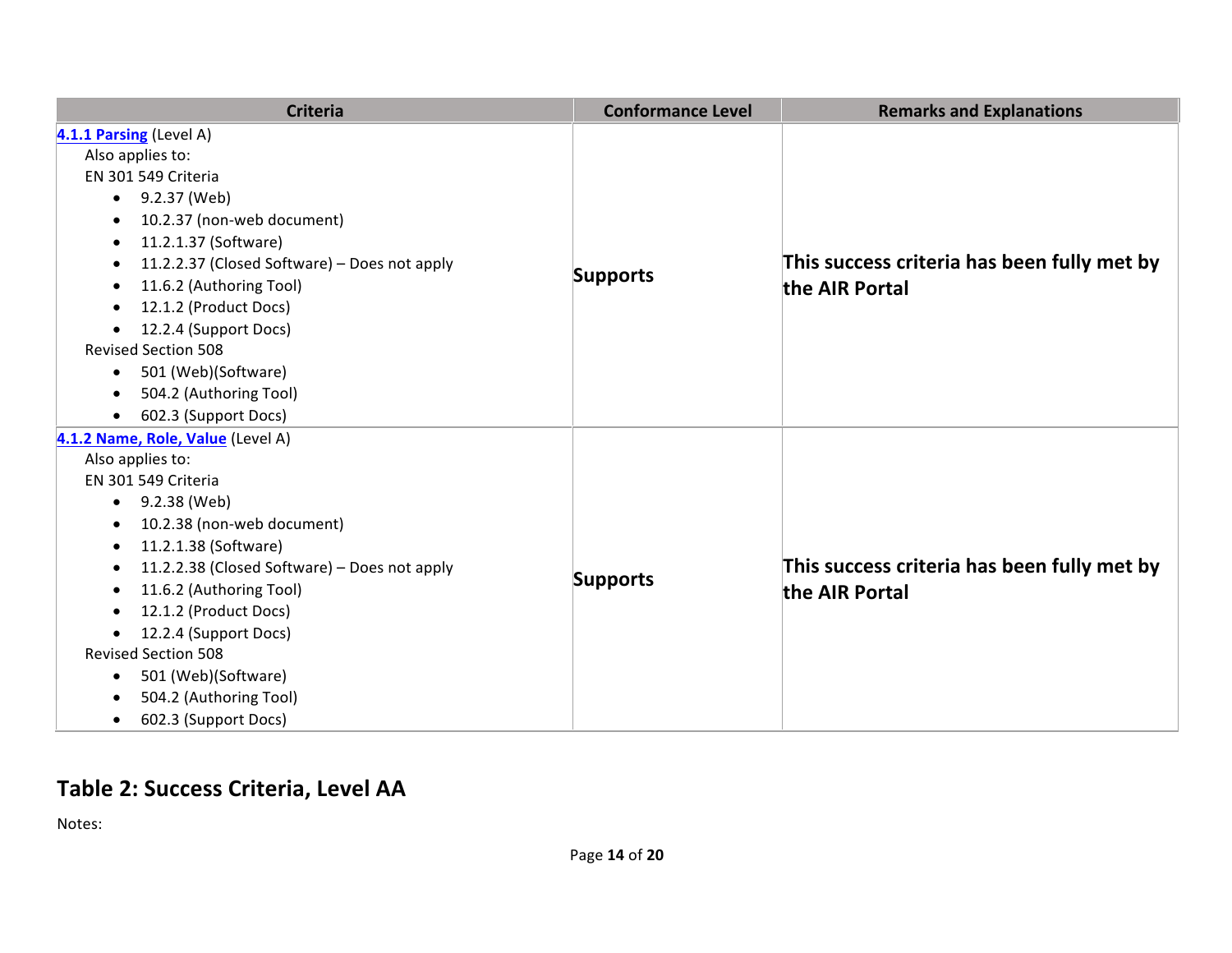| <b>Criteria</b>                                  | <b>Conformance Level</b> | <b>Remarks and Explanations</b>                               |
|--------------------------------------------------|--------------------------|---------------------------------------------------------------|
| 1.2.4 Captions (Live) (Level AA)                 |                          |                                                               |
| Also applies to:                                 |                          | This success criteria is not applicable to the<br>Air Portal. |
| EN 301 549 Criteria                              |                          |                                                               |
| 9.2.5 (Web)<br>$\bullet$                         |                          |                                                               |
| 10.2.5 (non-web document)                        |                          |                                                               |
| 11.2.1.5 (Software)<br>$\bullet$                 |                          |                                                               |
| 11.2.2.5 (Closed Software) - Does not apply      |                          |                                                               |
| 11.6.2 (Authoring Tool)                          | <b>Not Applicable</b>    |                                                               |
| 12.1.2 (Product Docs)                            |                          |                                                               |
| 12.2.4 (Support Docs)<br>$\bullet$               |                          |                                                               |
| <b>Revised Section 508</b>                       |                          |                                                               |
| 501 (Web)(Software)<br>$\bullet$                 |                          |                                                               |
| 504.2 (Authoring Tool)<br>$\bullet$              |                          |                                                               |
| 602.3 (Support Docs)<br>$\bullet$                |                          |                                                               |
| 1.2.5 Audio Description (Prerecorded) (Level AA) |                          | This success criteria is not applicable to the<br>Air Portal. |
| Also applies to:                                 |                          |                                                               |
| EN 301 549 Criteria                              |                          |                                                               |
| $-9.2.6$ (Web)                                   |                          |                                                               |
| 10.2.6 (non-web document)                        |                          |                                                               |
| 11.2.1.6 (Software)                              |                          |                                                               |
| 11.2.2.6 (Closed Software) - Does not apply      | <b>Not Applicable</b>    |                                                               |
| 11.6.2 (Authoring Tool)<br>$\bullet$             |                          |                                                               |
| 12.1.2 (Product Docs)<br>$\bullet$               |                          |                                                               |
| 12.2.4 (Support Docs)<br>$\bullet$               |                          |                                                               |
| <b>Revised Section 508</b>                       |                          |                                                               |
| 501 (Web)(Software)<br>$\bullet$                 |                          |                                                               |
| 504.2 (Authoring Tool)<br>$\bullet$              |                          |                                                               |
| 602.3 (Support Docs)<br>$\bullet$                |                          |                                                               |
| 1.4.3 Contrast (Minimum) (Level AA)              | <b>Supports</b>          | This success criteria has been fully met by<br>the AIR Portal |
| Also applies to:                                 |                          |                                                               |
| EN 301 549 Criteria                              |                          |                                                               |
| 9.2.12 (Web)<br>$\bullet$                        |                          |                                                               |
| 10.2.12 (non-web document)<br>$\bullet$          |                          |                                                               |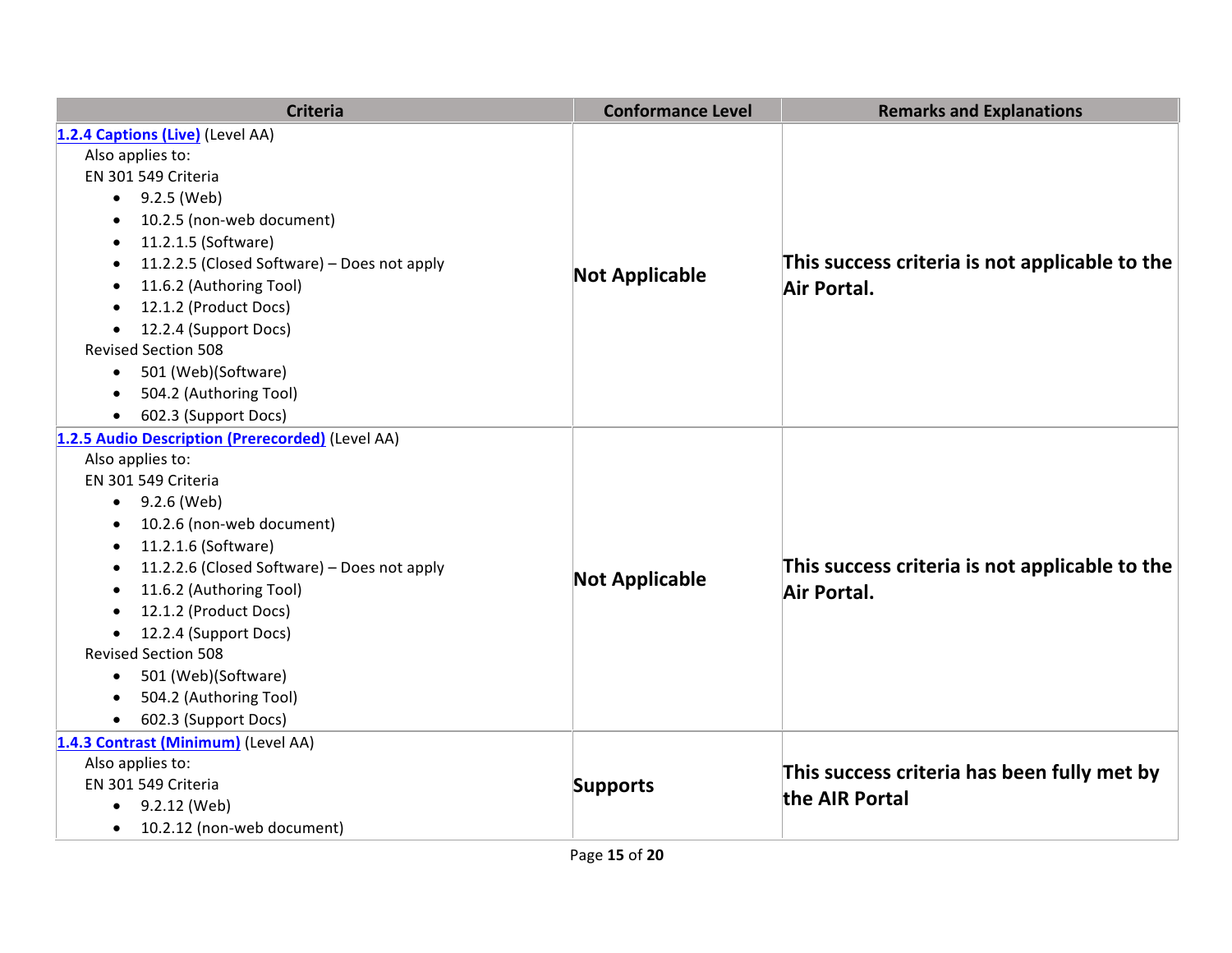| <b>Criteria</b>                                           | <b>Conformance Level</b> | <b>Remarks and Explanations</b>                               |
|-----------------------------------------------------------|--------------------------|---------------------------------------------------------------|
| 11.2.1.12 (Software)<br>$\bullet$                         |                          |                                                               |
| 11.2.2.12 (Closed Software) - Does not apply<br>$\bullet$ |                          |                                                               |
| 11.6.2 (Authoring Tool)<br>$\bullet$                      |                          |                                                               |
| 12.1.2 (Product Docs)<br>$\bullet$                        |                          |                                                               |
| 12.2.4 (Support Docs)                                     |                          |                                                               |
| <b>Revised Section 508</b>                                |                          |                                                               |
| 501 (Web)(Software)<br>$\bullet$                          |                          |                                                               |
| 504.2 (Authoring Tool)<br>$\bullet$                       |                          |                                                               |
| 602.3 (Support Docs)<br>$\bullet$                         |                          |                                                               |
| 1.4.4 Resize text (Level AA)                              |                          |                                                               |
| Also applies to:                                          |                          |                                                               |
| EN 301 549 Criteria                                       |                          | This success criteria has been fully met by<br>the AIR Portal |
| 9.2.13 (Web)<br>$\bullet$                                 |                          |                                                               |
| 10.2.13 (non-web document)<br>$\bullet$                   |                          |                                                               |
| 11.2.1.13 (Software)<br>$\bullet$                         |                          |                                                               |
| 11.2.2.13 (Closed Software)<br>$\bullet$                  | <b>Supports</b>          |                                                               |
| 11.6.2 (Authoring Tool)<br>$\bullet$                      |                          |                                                               |
| 12.1.2 (Product Docs)                                     |                          |                                                               |
| 12.2.4 (Support Docs)                                     |                          |                                                               |
| <b>Revised Section 508</b>                                |                          |                                                               |
| 501 (Web)(Software)<br>$\bullet$                          |                          |                                                               |
| 504.2 (Authoring Tool)<br>$\bullet$                       |                          |                                                               |
| 602.3 (Support Docs)<br>$\bullet$                         |                          |                                                               |
| 1.4.5 Images of Text (Level AA)                           |                          |                                                               |
| Also applies to:                                          |                          | This success criteria has been fully met by<br>the AIR Portal |
| EN 301 549 Criteria                                       |                          |                                                               |
| 9.2.14 (Web)<br>$\bullet$                                 |                          |                                                               |
| 10.2.14 (non-web document)<br>$\bullet$                   | <b>Supports</b>          |                                                               |
| 11.2.1.14 (Software)<br>$\bullet$                         |                          |                                                               |
| 11.2.2.14 (Closed Software) - Does not apply<br>$\bullet$ |                          |                                                               |
| 11.6.2 (Authoring Tool)                                   |                          |                                                               |
| 12.1.2 (Product Docs)<br>$\bullet$                        |                          |                                                               |
| 12.2.4 (Support Docs)<br>$\bullet$                        |                          |                                                               |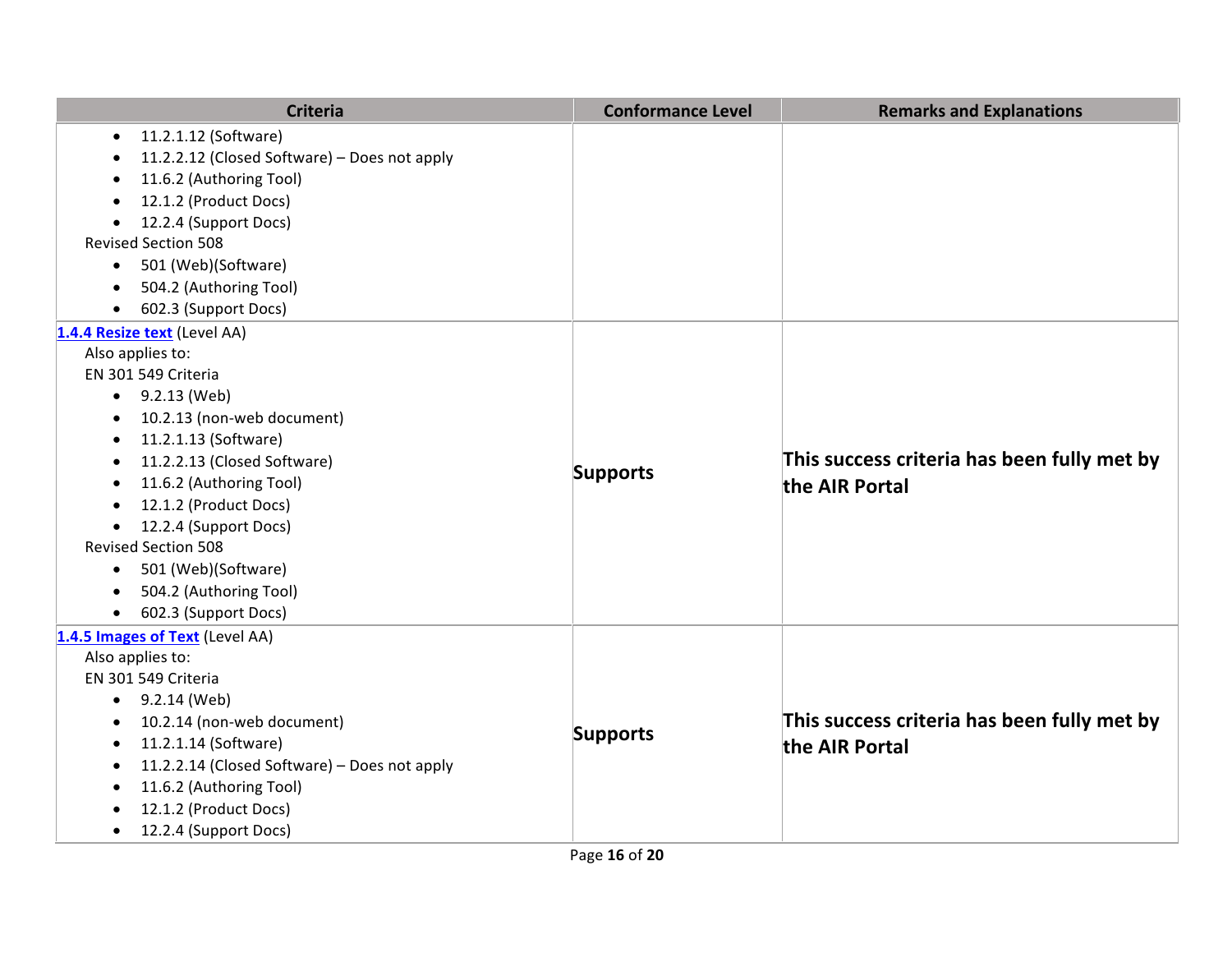| <b>Criteria</b>                                                          | <b>Conformance Level</b> | <b>Remarks and Explanations</b>                               |
|--------------------------------------------------------------------------|--------------------------|---------------------------------------------------------------|
| <b>Revised Section 508</b>                                               |                          |                                                               |
| 501 (Web)(Software)<br>$\bullet$                                         |                          |                                                               |
| 504.2 (Authoring Tool)<br>$\bullet$                                      |                          |                                                               |
| 602.3 (Support Docs)<br>$\bullet$                                        |                          |                                                               |
| 2.4.5 Multiple Ways (Level AA)                                           |                          |                                                               |
| Also applies to:                                                         |                          |                                                               |
| EN 301 549 Criteria                                                      |                          |                                                               |
| 9.2.24 (Web)<br>$\bullet$                                                |                          |                                                               |
| 10.2.24 (non-web document) - Does not apply<br>٠                         | <b>Supports</b>          |                                                               |
| 11.2.1.24 (Software) - Does not apply<br>$\bullet$                       |                          |                                                               |
| 11.2.2.24 (Closed Software) - Does not apply<br>$\bullet$                |                          | This success criteria has been fully met by<br>the AIR Portal |
| 11.6.2 (Authoring Tool)                                                  |                          |                                                               |
| 12.1.2 (Product Docs)<br>٠                                               |                          |                                                               |
| 12.2.4 (Support Docs)<br>$\bullet$                                       |                          |                                                               |
| <b>Revised Section 508</b>                                               |                          |                                                               |
| 501 (Web)(Software) - Does not apply to non-web software<br>$\bullet$    |                          |                                                               |
| 504.2 (Authoring Tool)<br>$\bullet$                                      |                          |                                                               |
| 602.3 (Support Docs) - Does not apply to non-web docs<br>$\bullet$       |                          |                                                               |
| 2.4.6 Headings and Labels (Level AA)                                     |                          |                                                               |
| Also applies to:                                                         |                          | This success criteria has been fully met by<br>the AIR Portal |
| EN 301 549 Criteria                                                      |                          |                                                               |
| 9.2.25 (Web)<br>$\bullet$                                                |                          |                                                               |
| 10.2.25 (non-web document)<br>$\bullet$                                  |                          |                                                               |
| 11.2.1.25 (Software)<br>$\bullet$                                        |                          |                                                               |
| 11.2.2.25 (Closed Software) - Does not apply<br>$\bullet$                | <b>Supports</b>          |                                                               |
| 11.6.2 (Authoring Tool)<br>$\bullet$                                     |                          |                                                               |
| 12.1.2 (Product Docs)<br>$\bullet$                                       |                          |                                                               |
| 12.2.4 (Support Docs)<br>$\bullet$                                       |                          |                                                               |
| <b>Revised Section 508</b>                                               |                          |                                                               |
| 501 (Web)(Software)<br>$\bullet$                                         |                          |                                                               |
|                                                                          |                          |                                                               |
| 504.2 (Authoring Tool)<br>$\bullet$<br>602.3 (Support Docs)<br>$\bullet$ |                          |                                                               |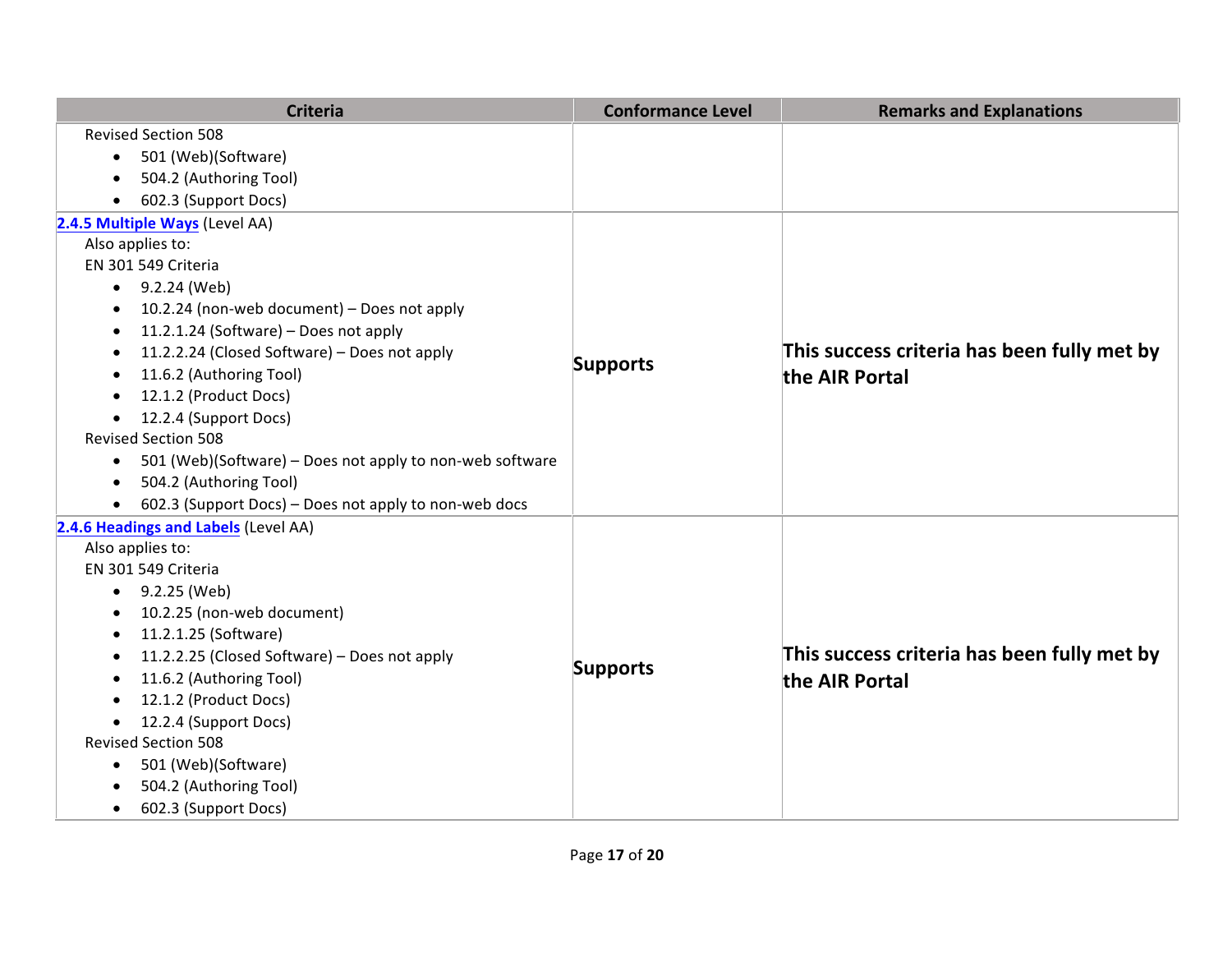| <b>Criteria</b>                                          | <b>Conformance Level</b> | <b>Remarks and Explanations</b>                               |
|----------------------------------------------------------|--------------------------|---------------------------------------------------------------|
| 2.4.7 Focus Visible (Level AA)                           |                          |                                                               |
| Also applies to:                                         |                          | This success criteria has been fully met by<br>the AIR Portal |
| EN 301 549 Criteria                                      |                          |                                                               |
| 9.2.26 (Web)<br>$\bullet$                                |                          |                                                               |
| 10.2.26 (non-web document)                               |                          |                                                               |
| 11.2.1.26 (Software)<br>$\bullet$                        |                          |                                                               |
| 11.2.2.26 (Closed Software) - Does not apply             |                          |                                                               |
| 11.6.2 (Authoring Tool)                                  | <b>Supports</b>          |                                                               |
| 12.1.2 (Product Docs)                                    |                          |                                                               |
| 12.2.4 (Support Docs)<br>$\bullet$                       |                          |                                                               |
| <b>Revised Section 508</b>                               |                          |                                                               |
| 501 (Web)(Software)<br>$\bullet$                         |                          |                                                               |
| 504.2 (Authoring Tool)<br>$\bullet$                      |                          |                                                               |
| 602.3 (Support Docs)<br>$\bullet$                        |                          |                                                               |
| 3.1.2 Language of Parts (Level AA)                       |                          | This success criteria is not applicable to the<br>Air Portal. |
| Also applies to:                                         |                          |                                                               |
| EN 301 549 Criteria                                      |                          |                                                               |
| $\bullet$ 9.2.28 (Web)                                   |                          |                                                               |
| 10.2.28 (non-web document)                               |                          |                                                               |
| 11.2.1.28 (Software) - Does not apply                    |                          |                                                               |
| 11.2.2.28 (Closed Software) - Does not apply             | <b>Not Applicable</b>    |                                                               |
| 11.6.2 (Authoring Tool)<br>$\bullet$                     |                          |                                                               |
| 12.1.2 (Product Docs)                                    |                          |                                                               |
| 12.2.4 (Support Docs)<br>$\bullet$                       |                          |                                                               |
| <b>Revised Section 508</b>                               |                          |                                                               |
| 501 (Web)(Software)<br>$\bullet$                         |                          |                                                               |
| 504.2 (Authoring Tool)<br>$\bullet$                      |                          |                                                               |
| 602.3 (Support Docs)                                     |                          |                                                               |
| 3.2.3 Consistent Navigation (Level AA)                   | <b>Supports</b>          | This success criteria has been fully met by<br>the AIR Portal |
| Also applies to:                                         |                          |                                                               |
| EN 301 549 Criteria                                      |                          |                                                               |
| 9.2.31 (Web)<br>$\bullet$                                |                          |                                                               |
| 10.2.31 (non-web document) - Does not apply<br>$\bullet$ |                          |                                                               |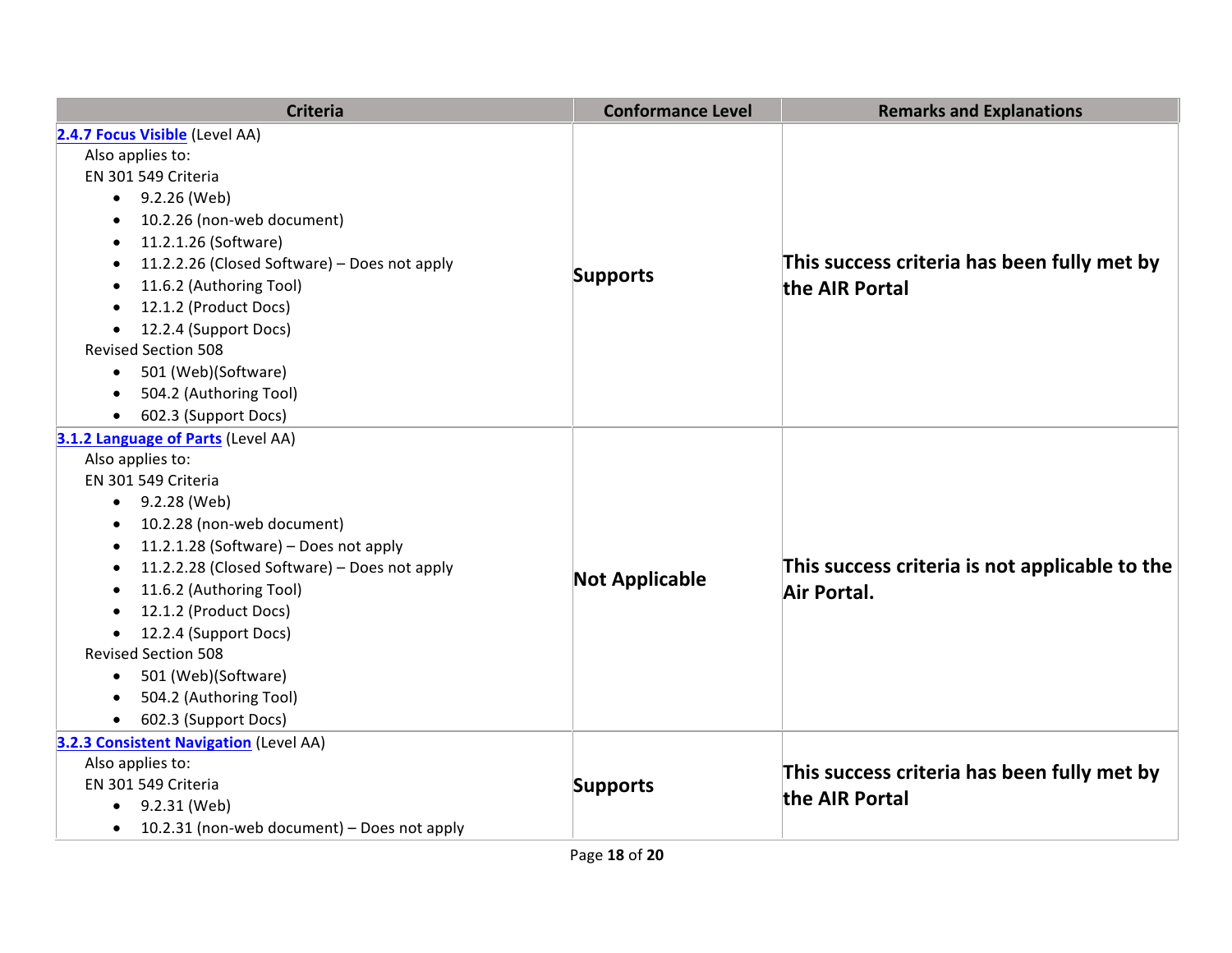| <b>Criteria</b>                                                                                                                                                                                                                                                                                                                                                                                                                                                                                                                                                                       | <b>Conformance Level</b> | <b>Remarks and Explanations</b>                               |
|---------------------------------------------------------------------------------------------------------------------------------------------------------------------------------------------------------------------------------------------------------------------------------------------------------------------------------------------------------------------------------------------------------------------------------------------------------------------------------------------------------------------------------------------------------------------------------------|--------------------------|---------------------------------------------------------------|
| 11.2.1.31 (Software) - Does not apply<br>$\bullet$<br>11.2.2.31 (Closed Software) - Does not apply<br>11.6.2 (Authoring Tool)<br>$\bullet$<br>12.1.2 (Product Docs)<br>12.2.4 (Support Docs)                                                                                                                                                                                                                                                                                                                                                                                          |                          |                                                               |
| <b>Revised Section 508</b><br>501 (Web)(Software) - Does not apply to non-web software<br>$\bullet$<br>504.2 (Authoring Tool)<br>602.3 (Support Docs) - Does not apply to non-web docs<br>$\bullet$                                                                                                                                                                                                                                                                                                                                                                                   |                          |                                                               |
| 3.2.4 Consistent Identification (Level AA)<br>Also applies to:<br>EN 301 549 Criteria<br>9.2.32 (Web)<br>$\bullet$<br>10.2.32 (non-web document) - Does not apply<br>11.2.1.32 (Software) - Does not apply<br>$\bullet$<br>11.2.2.32 (Closed Software) - Does not apply<br>$\bullet$<br>11.6.2 (Authoring Tool)<br>$\bullet$<br>12.1.2 (Product Docs)<br>12.2.4 (Support Docs)<br><b>Revised Section 508</b><br>501 (Web)(Software) - Does not apply to non-web software<br>$\bullet$<br>504.2 (Authoring Tool)<br>$\bullet$<br>602.3 (Support Docs) - Does not apply to non-web docs | <b>Supports</b>          | This success criteria has been fully met by<br>the AIR Portal |
| 3.3.3 Error Suggestion (Level AA)<br>Also applies to:<br>EN 301 549 Criteria<br>$\bullet$ 9.2.35 (Web)<br>10.2.35 (non-web document)<br>$\bullet$<br>11.2.1.35 (Software)<br>$\bullet$<br>11.2.2.35 (Closed Software) - Does not apply<br>$\bullet$<br>11.6.2 (Authoring Tool)<br>12.1.2 (Product Docs)<br>12.2.4 (Support Docs)<br>$\bullet$                                                                                                                                                                                                                                         | <b>Supports</b>          | This success criteria has been fully met by<br>the AIR Portal |